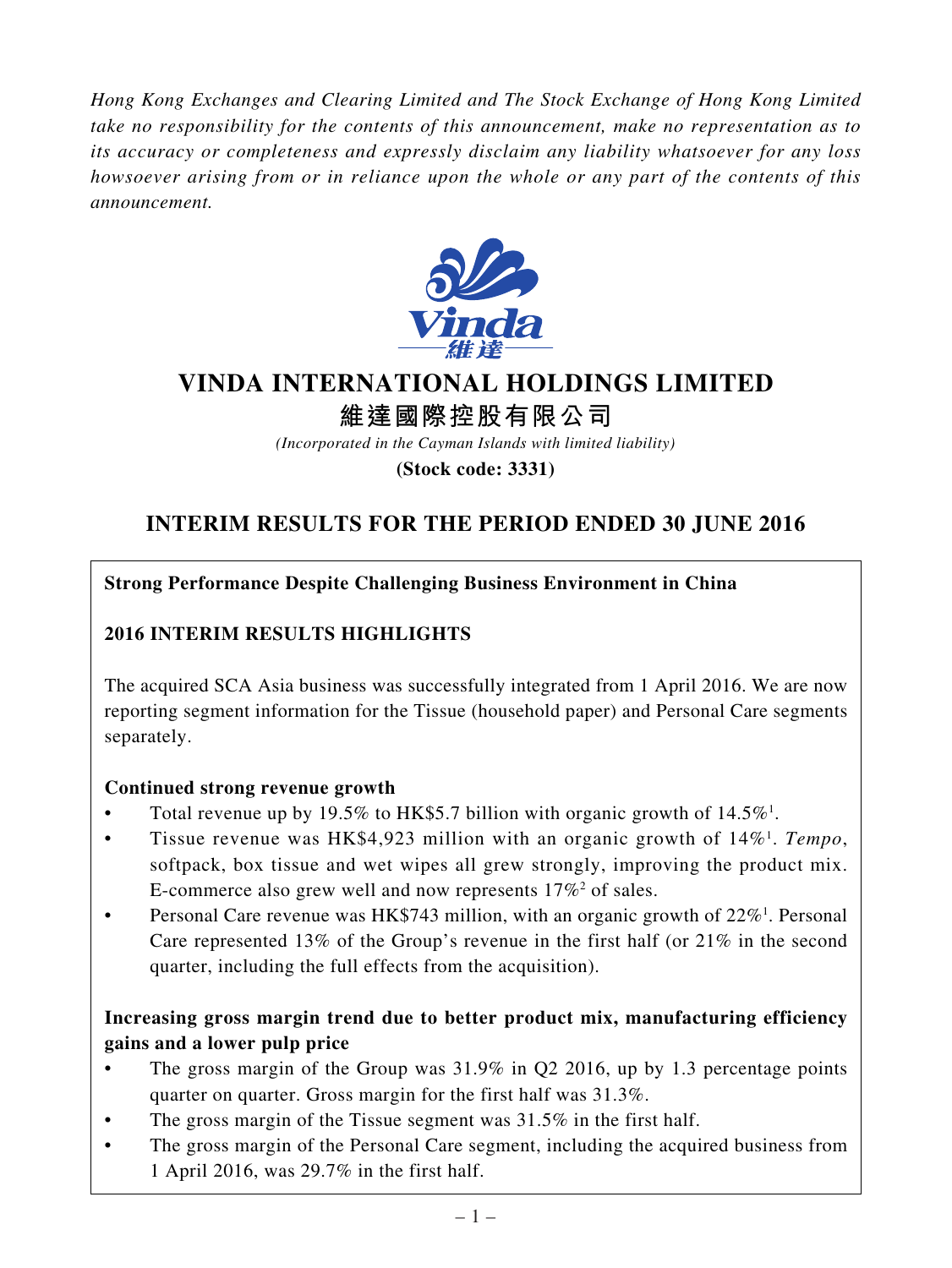# **Sustainable EBITDA and operating profit**

- EBITDA (Earnings before Interest, Tax, Depreciation and Amortization) was HK\$831 million in the first half, with an EBITDA margin of 14.7% (vs 14.8% in the first half of 2015). The level was maintained despite an increased investment in sales and marketing expenses to drive the growth.
- Operating profit in the first half was HK\$515 million, with an operating profit margin of 9.1% (vs 9.9% in the first half of 2015). The lower operating profit margin reflects the higher depreciation and amortization cost in 2016.
- Underlying operating profit margin (excluding items affecting comparability\*) for the first half was 9.6%.
- Despite the weak Renminbi, total foreign exchange losses (operating and financial) reduced to HK\$15 million.
- Net profit was HK\$321 million and an interim dividend of 5.0 HK cents per share is proposed.

The Board of Directors (the "Board") of Vinda International Holdings Limited ("Vinda" or the "Company") is pleased to present the interim results of the Company and its subsidiaries (the "Group") for the six months ended 30 June 2016 (the "Period"). The interim results have been reviewed by the Company's independent auditors and audit committee.

# **MANAGEMENT DISCUSSION AND ANALYSIS**

# **Interim Results Highlights**

The business environment in the first half of 2016 was full of challenges: uncertainty over the global economy, further depreciation of the Renminbi and increasing competition in the Chinese market for fast moving consumer goods.

Against this backdrop, Vinda continued to implement its profitable growth strategy and delivered a good performance with increased sales, gaining market share, improving the tissue product mix, expanding the sales network, reducing foreign exchange exposure and making significant progress in the expansion to new countries and markets. In particular, e-commerce maintained its high growth momentum reinforcing Vinda's leading position on a number of e-platforms. On 1 April 2016, we completed the acquisition of the SCA Asia business (with companies in Malaysia, Singapore, Indonesia, Taiwan, Thailand and Korea) and have made good progress on the integration. As a result of this, we now report segment information for Tissue and Personal Care separately. Vinda also reduced the gearing level and widened the shareholder base, following a share placement completed in May.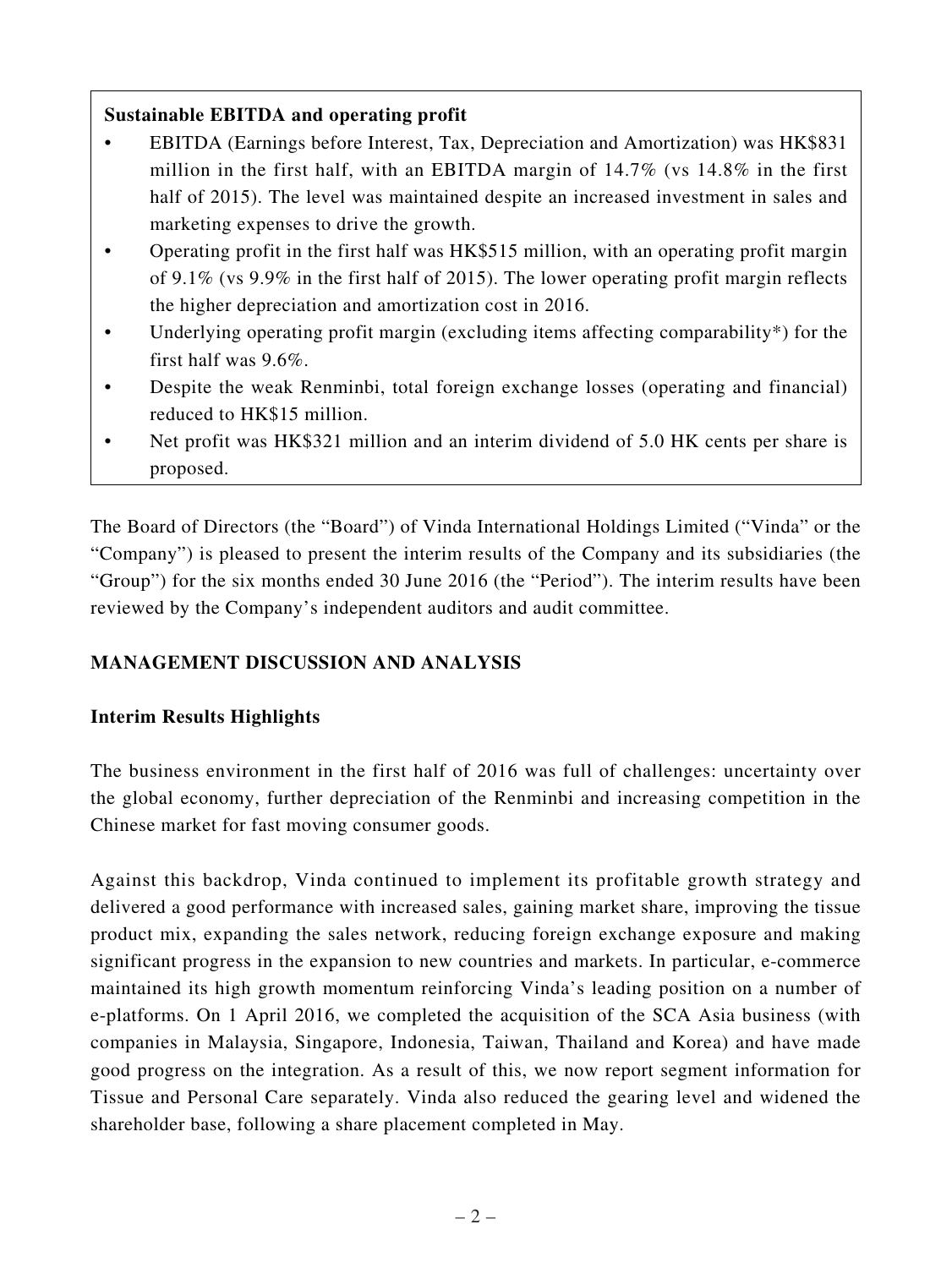In the first half of the year, the Group's revenue increased by 19.5% year on year to HK\$5,666 million. Organic growth in revenue was  $14.5\%$ <sup>1</sup>.

Gross profit increased by 18.4% year on year to HK\$1,772 million. The Group continued to optimize the tissue product mix, improve production efficiency and benefit from a lower wood pulp cost. The gross profit margin in the second quarter therefore increased quarter on quarter from 30.6% to 31.9%. Despite of this, the Group's gross profit margin in the first half of the year dropped slightly versus the first half of 2015 by 0.3 percentage points to 31.3%, partly because of a slight dilution effect from the newly acquired businesses in Asia.

Vinda is always committed to enhancing competitiveness through brand building and promotional activities. Vinda is also positioned to build new brands and Personal Care business, which are all at their early stage of development and require resources to grow. These efforts, however, inevitably drive up selling and marketing expenses. In the first half of the year, operating profit grew by 9.9% year on year to HK\$515 million and operating profit margin dropped by 0.8 percentage points to 9.1%. EBITDA however grew by 18% and EBITDA margin was steady at 14.7% (vs 14.8% in 2015), reflecting a stable cash generation from the business.

Most of the Group's transactions are denominated and settled in Renminbi while a significant part of the borrowings and accounts payable are denominated in HK dollars and US dollars. During the Period, the Group has gradually increased the proportion of Renminbi borrowings to 61% in its total borrowings to mitigate the foreign exchange risk. Following the acquisition of the businesses in Asia, all newly acquired entities used their local currencies as functional currencies, and the Hong Kong-based subsidiaries have started to use HK dollars as a functional currency since the second quarter of the year. In total, the Group recorded a total foreign exchange loss of HK\$15 million, of which HK\$14 million was reported in operating items and HK\$1 million in financial items. Separately, the convertible note issued for acquisition of businesses in Asia generated a non-cash item with a corresponding fair value downward adjustment of HK\$18 million.

By excluding items affecting comparability (HK\$14 million of foreign exchange loss, HK\$3 million of transaction cost for the acquisition of the businesses in Asia and HK\$14 million of the amortisation expense of the acquired intangible assets<sup>3</sup> (a non-cash item) related to the acquisition on 1 April 2016), operating profit (i.e. underlying operating profit) would have increased by 9.0% year on year, while operating profit margin (i.e. underlying operating profit margin) would have been 9.6% in the first half of the year.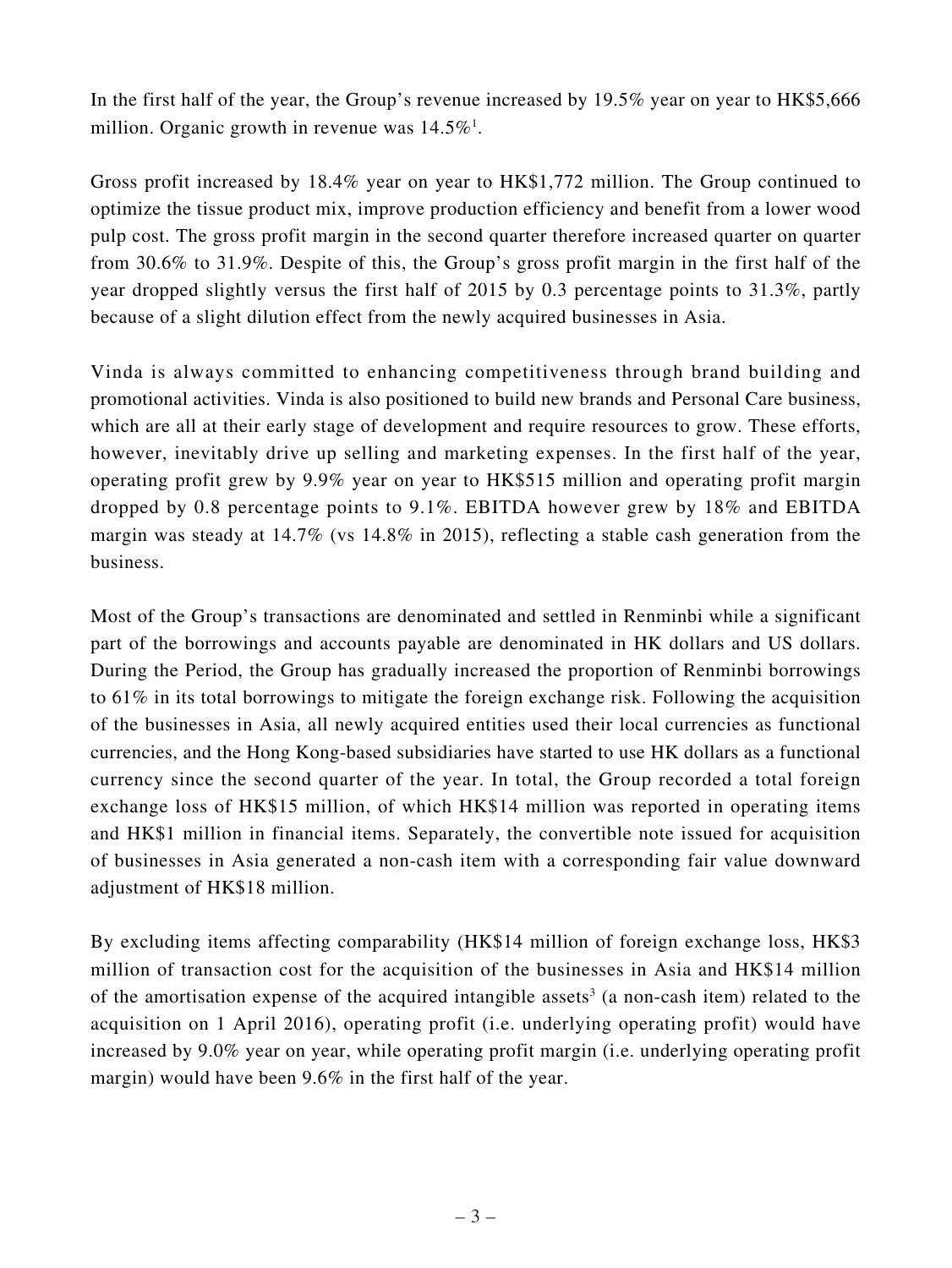Net profit decreased by 2.9% year on year to HK\$321 million due to increased financing and taxation cost (including the HK\$18 million fair value downward adjustment on the convertible note). Basic earnings per share amounted to 30.6 HK cents.

The Board proposed the payment of an interim dividend of 5.0 HK cents per share for the six months ended 30 June 2016.

# **Business Review**

87% of the Group's revenue was generated by the Tissue business and 13% by the Personal Care business (incontinence care, feminine care and baby care). By sales channel, revenue from traditional distributors accounted for  $44\%$ <sup>2</sup> of the total, modern supermarkets and hypermarkets contributed 28%<sup>2</sup>, B2B corporate clients  $11\%$ <sup>2</sup>, and e-commerce  $17\%$ <sup>2</sup>.

# Tissue Business

The top priority for Vinda is to build on its strong foundation on the core tissue business. The Chinese market remains very competitive and we continue to invest significantly in brand building. Revenue from the Tissue segment increased by 7.4% year on year to HK\$4,923 million. Organic growth of the Tissue segment was  $14\%$ <sup>1</sup>. Sales volume of tissue amounted to approximately 360,000 tons, up  $12.5\%$ <sup>2</sup> year on year. The product mix was further optimized. Toilet paper products versus other tissue products accounted for  $48\%^2$  and  $52\%^2$ , respectively, of the total tissue sales. Sales of higher-margin products such as softpack, box tissue and wet wipe products, posted a significantly higher than average growth. The Tissue segment recorded a gross margin of 31.5% and a segment result margin (Note 4 of the interim financial information) of 11.1% in the first half of the year.

During the Period, the brand *Vinda* was ranked among the top 15 FMCG brand in China in Kantar Worldpanel's "Brand Footprint 2016". In addition, *Vinda* leveraged its high-tech capability to launch products such as embossed toilet rolls, kitchen towels and wet wipes. It also introduced tissues themed after Disney Pixar's movie "Finding Nemo 2: Finding Dory" into the market and conducted a series of marketing campaigns, including "Ultra Strong China Tour – Season 4" to engage consumers.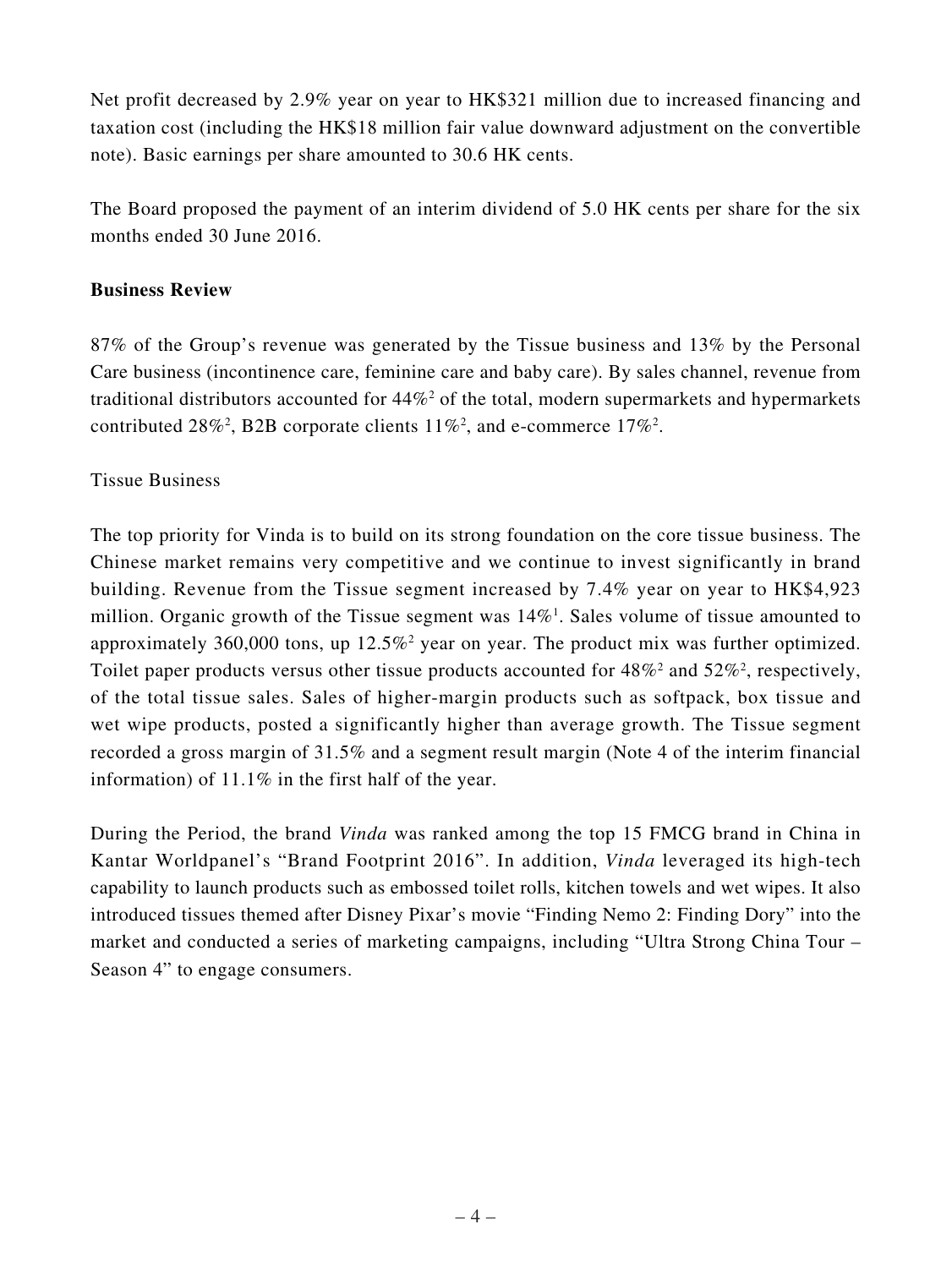*Tempo* gained strong support across distribution channels. In the first half of the year, *Tempo* strengthened its premium brand image through social media and the cooperation with a key opinion leader. Mr. Patrick Koellmer, a star guest of the talk show "A Bright World" representing Germany, was invited to be *Tempo*'s ambassador. *Tempo* recorded a significant increase of revenue for the Period. The tissue profitability is expected to be positively impacted by the increasing contribution from *Tempo*.

## Personal Care Business

Vinda's Personal Care business is gaining momentum. The revenue contribution from the Personal Care segment rose significantly to 13% after the acquisition of SCA's businesses in Southeast Asia, Taiwan and Korea in the second quarter. The Personal Care segment recorded a gross profit margin of 29.7% and a segment result margin (Note 4 of the interim financial information) of 5.4% in the first half of the year. We continue to invest in and drive Personal Care business for the long term.

## *Incontinence Care*

Mainland China's aging population leads to increasing demand for quality incontinence care products, thus presenting a huge opportunity for business. In the first half of the year, *Dr. P* was revamped as a sub-brand under *TENA*, serving people suffering from moderate-heavy incontinence. In addition, Vinda expanded its retail channels and professional channels while trying to win support from the government and the community. Market research data showed that *Dr. P* and *TENA* were gaining ground in terms of brand awareness, customer affinity and market share in Beijing, Shanghai and Guangzhou, and the two brands stayed ahead of their competitors there by those criteria.

# *Feminine Care*

Demand for high-quality feminine hygiene products remains strong among the younger generation of women in China. This, together with trade-up consumption and the growing popularity of online shopping among young women has created immense opportunities for new brands. In the first half, *VIA* successfully enlarged its core customer base and had strong sales performance by means of new product packaging, image enhancement and innovative online advertising. *Libresse* also continued its strong performance in Malaysia.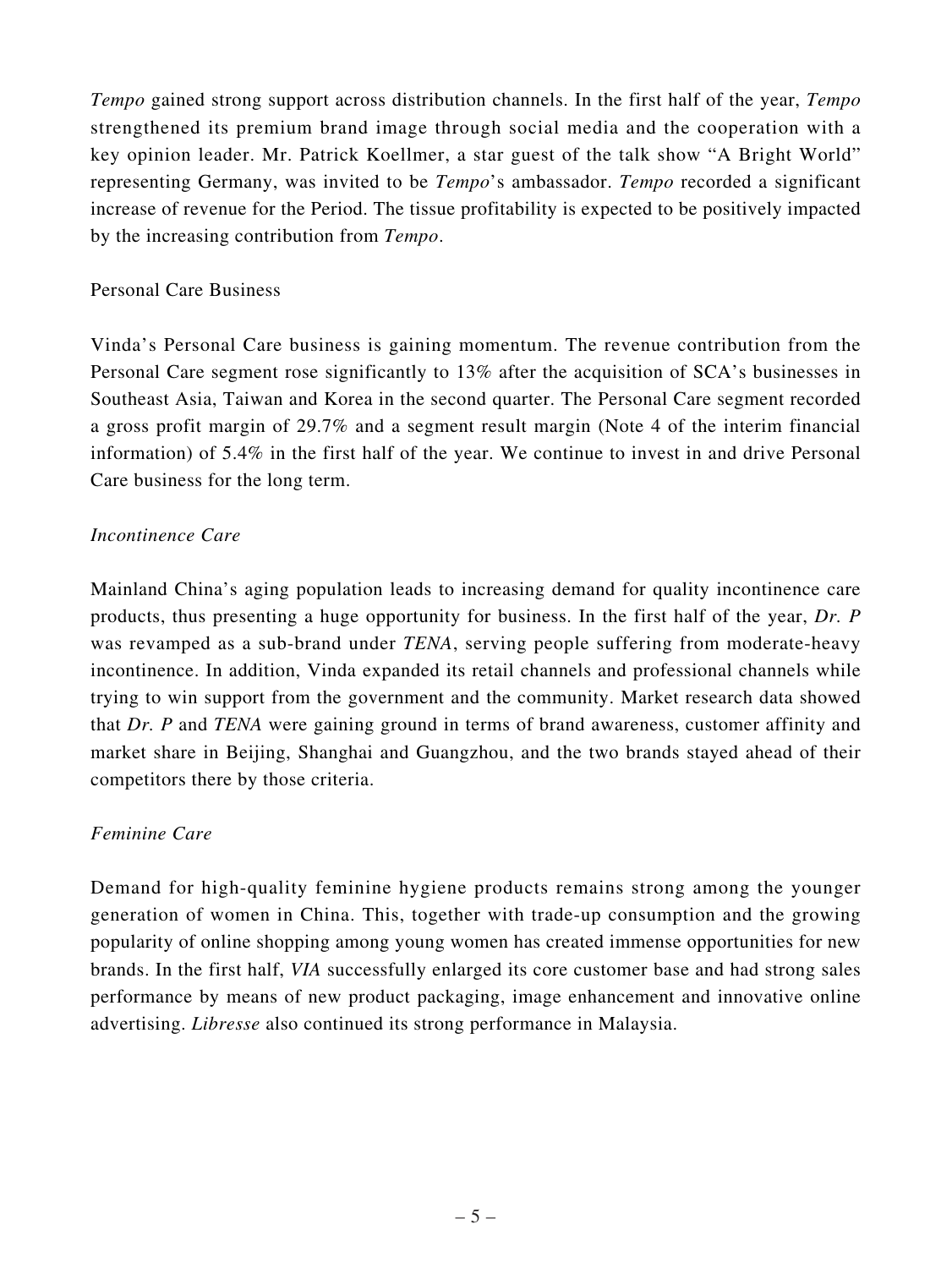# *Baby Care*

The baby diaper market in China became even more competitive in the first half of the year. Online sales of baby diapers surged because the younger generation of parents continued to have a strong demand for high-quality and imported baby diapers.

Vinda has been stepping up its effort in channel building and enhancing the services with emphasis on product quality since last year. During the Period, the soft launch of mid-range pull-up diaper product under *Sealer* was well received by the market. The acquired Asia's leading baby care brand *Drypers* launched a new product in second quarter, further enhancing its stronghold position and improving product mix.

# **Production Capacity Plan**

Vinda's annual designed production capacity for tissue paper amounted to 950,000 tons as at 30 June 2016, and is expected to reach 1,040,000 tons by the end of the year. The continued strong growth of the Tissue business in China requires more investment in new capacity, primarily in existing sites.

Vinda completed the installation and commissioning of new incontinence production lines in China, laying a solid foundation for its further business development. Through the acquisition, Vinda is now also equipped with three additional production bases (two in Malaysia and one in Taiwan). These will provide strong support to the production of personal care products and create synergies in terms of research and development, raw material procurement and production efficiency.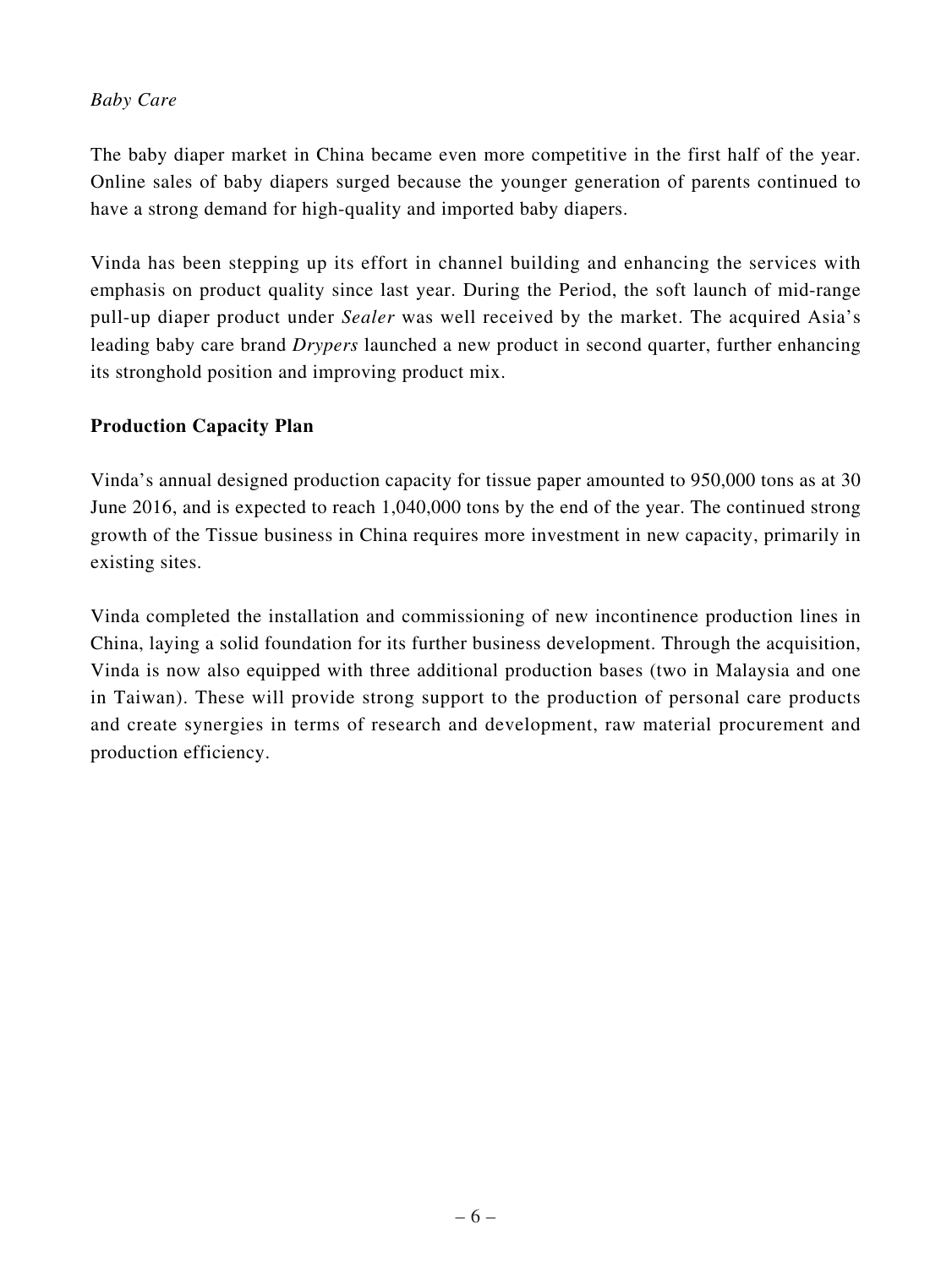# **Outlook**

In the second half of 2016, the economic growth of China and Asia are predicted to remain moderate. However, the intense market competition, coupled with the fluctuations in foreign exchange rates, will make the operating environment challenging and uncertain for the rest of the year.

The Chinese and Asian hygiene market remains promising in the medium and long term. Urbanization, the boom in e-commerce, the increase in disposable income and the consumers' rising consciousness of product quality will combine to boost demand for premium products. Meanwhile, the aging population will continue to drive the demand for incontinence care products. The stringent environmental regulations will accelerate the industry's consolidation. All of these factors, in turn, will boost the demand for quality hygiene products in China and the rest of Asia.

Vinda will continue its "profitable growth strategy" following 3 priorities:

- I. Drive Tissue business in China;
- II. Broaden the Personal Care presence in China;
- III. Drive Personal Care growth in Asia and roll out tissue.
- *\* Items affecting comparability*
	- *Operating items:*
		- *HK\$14 million of foreign exchange loss (1H2015: HK\$32 million)*
		- *HK\$14 million of amortization cost resulted from the acquired intangible asset related to the acquisition on 1 April 2016, a non-cash item (1H2015: nil)*
		- *HK\$3 million of transaction cost related to acquisition (1H2015: nil)*
	- *Financing items:*
		- *HK\$1 million of foreign exchange loss (1H2015: HK\$2 million of foreign exchange gain)*
		- *HK\$18 million of fair value downward adjustment on convertible note, a non-cash item (1H2015: nil)*
- *1 Excluding acquisition and exchange rate effects*
- *2 Excluding acquisition effect*
- *3 It will only be presented as an item affecting comparability where it was not included in comparative prior year period*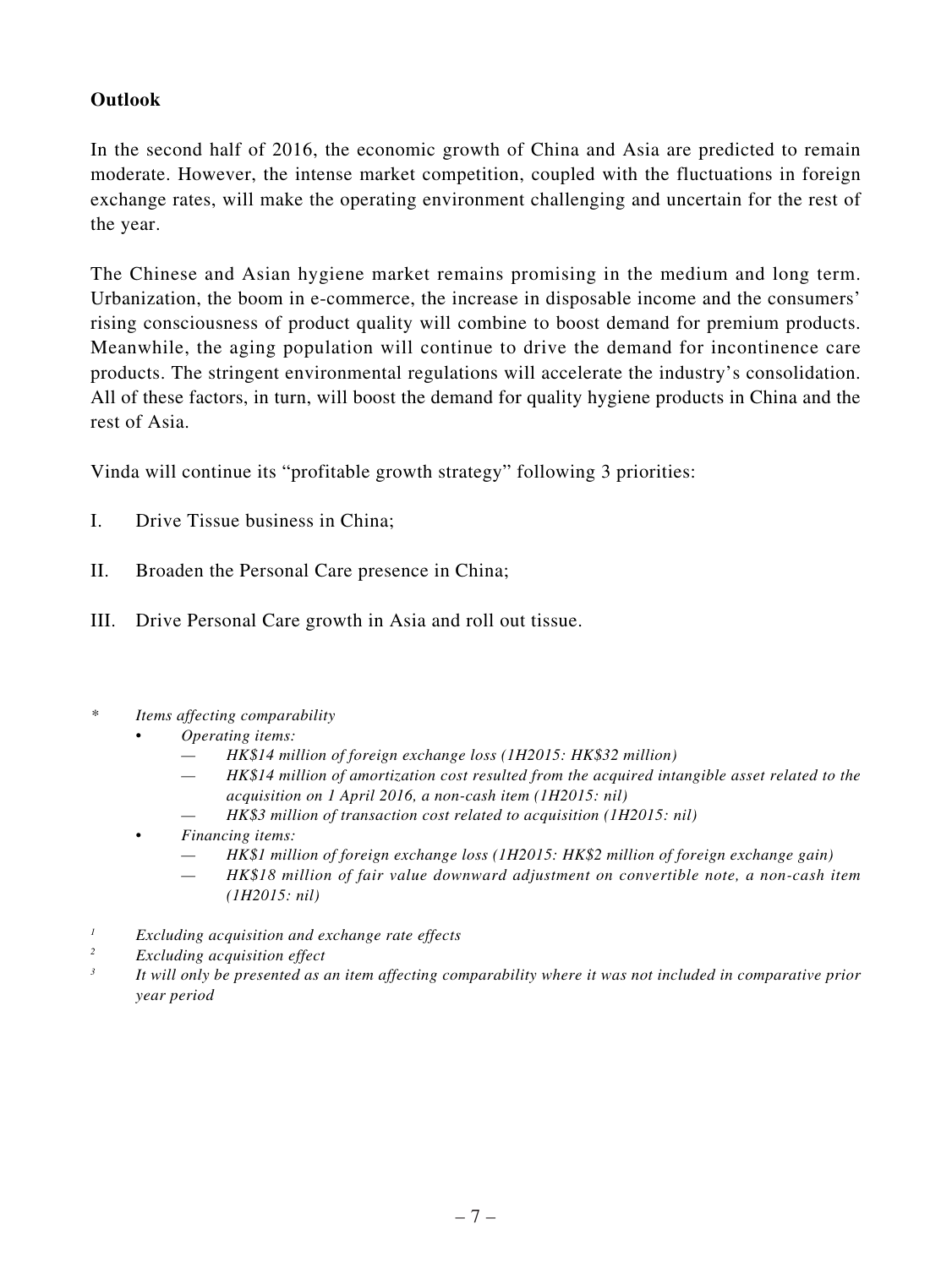# **INTERIM CONDENSED CONSOLIDATED STATEMENT OF COMPREHENSIVE INCOME**

|                                                 |                | <b>Unaudited</b>         |                 |  |  |
|-------------------------------------------------|----------------|--------------------------|-----------------|--|--|
|                                                 |                | Six months ended 30 June |                 |  |  |
|                                                 |                | 2016                     | 2015            |  |  |
|                                                 | <b>Note</b>    | HK\$                     | HK\$            |  |  |
| Revenue                                         | $\overline{4}$ | 5,666,328,422            | 4,743,233,642   |  |  |
| Cost of sales                                   |                | (3,893,849,634)          | (3,246,713,720) |  |  |
| <b>Gross profit</b>                             |                | 1,772,478,788            | 1,496,519,922   |  |  |
| Selling and marketing costs                     |                | (910, 786, 386)          | (728, 337, 933) |  |  |
| Administrative expenses                         |                | (348, 305, 667)          | (285,600,462)   |  |  |
| Other income and $(\text{losses})$ — net        |                | 1,197,747                | (14, 387, 099)  |  |  |
| <b>Operating profit</b>                         | 5              | 514,584,482              | 468, 194, 428   |  |  |
| Finance costs, net                              | 6              | (100, 939, 368)          | (53, 505, 275)  |  |  |
| Profit before income tax                        |                | 413,645,114              | 414,689,153     |  |  |
| Income tax expense                              | $\mathcal I$   | (92, 290, 289)           | (83, 887, 932)  |  |  |
| Profit attributable to equity holders of the    |                |                          |                 |  |  |
| Company                                         |                | 321, 354, 825            | 330,801,221     |  |  |
| Other comprehensive income:                     |                |                          |                 |  |  |
| Item that may be reclassified to profit or loss |                |                          |                 |  |  |
| - Currency translation differences              |                | (192, 670, 362)          | 2,995,537       |  |  |
| Total comprehensive income attributable to      |                |                          |                 |  |  |
| equity holders of the Company                   |                | 128,684,463              | 333,796,758     |  |  |
| Earnings per share for profit attributable to   |                |                          |                 |  |  |
| the equity holders of the Company               |                |                          |                 |  |  |
| — basic                                         | 8(a)           | 0.306                    | 0.331           |  |  |
| - diluted                                       | 8(b)           | 0.306                    | 0.331           |  |  |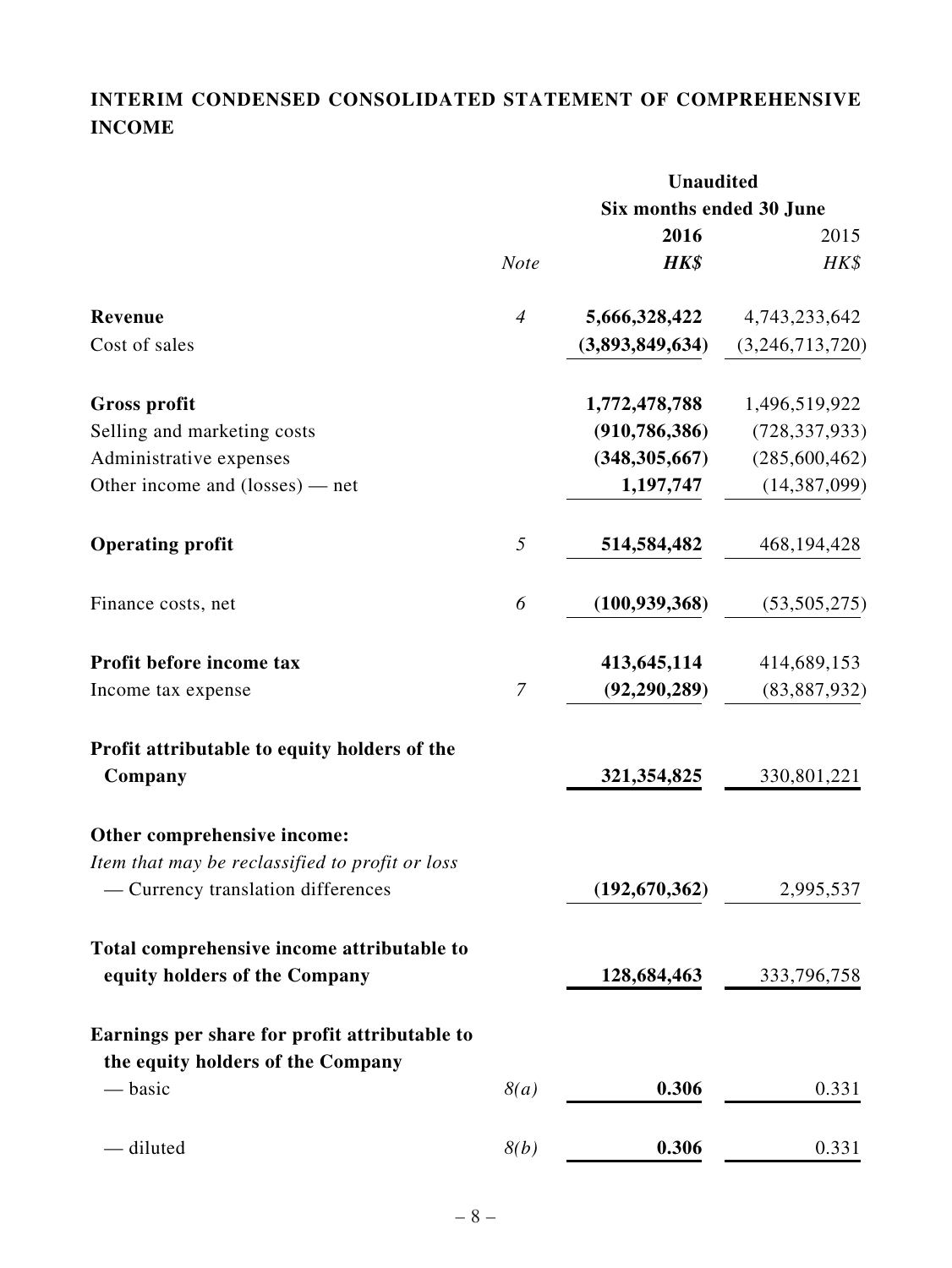# **INTERIM CONDENSED CONSOLIDATED BALANCE SHEET**

|                                             |             | <b>Unaudited</b> | Audited        |
|---------------------------------------------|-------------|------------------|----------------|
|                                             |             | 30 June          | 31 December    |
|                                             |             | 2016             | 2015           |
|                                             | <b>Note</b> | HK\$             | HK\$           |
| <b>ASSETS</b>                               |             |                  |                |
| <b>Non-current assets</b>                   |             |                  |                |
| Property, plant and equipment               | 10          | 7,147,586,111    | 6,261,216,698  |
| Leasehold land and land use rights          | 10          | 452,053,786      | 387,818,653    |
| Intangible assets                           | 10          | 2,928,276,956    | 1,306,968,419  |
| Deferred income tax assets                  |             | 255,340,414      | 259,511,539    |
| <b>Total non-current assets</b>             |             | 10,783,257,267   | 8,215,515,309  |
| <b>Current assets</b>                       |             |                  |                |
| Inventories                                 |             | 2,089,267,784    | 2,367,407,631  |
| Trade receivables, other receivables and    |             |                  |                |
| prepayments                                 | 11          | 1,911,128,736    | 1,463,321,731  |
| Prepayments to and receivables from related |             |                  |                |
| parties                                     |             | 89,575,284       | 64,444,039     |
| Cash and cash equivalents                   |             | 631,769,851      | 393,247,986    |
| <b>Total current assets</b>                 |             | 4,721,741,655    | 4,288,421,387  |
| <b>Total assets</b>                         |             | 15,504,998,922   | 12,503,936,696 |
| <b>EQUITY</b>                               |             |                  |                |
| Share capital                               |             | 113,662,437      | 99,908,769     |
| Share premium                               |             | 3,483,375,950    | 1,688,013,706  |
| Other reserves                              |             | 3,234,772,615    | 3,159,837,388  |
| <b>Total equity</b>                         |             | 6,831,811,002    | 4,947,759,863  |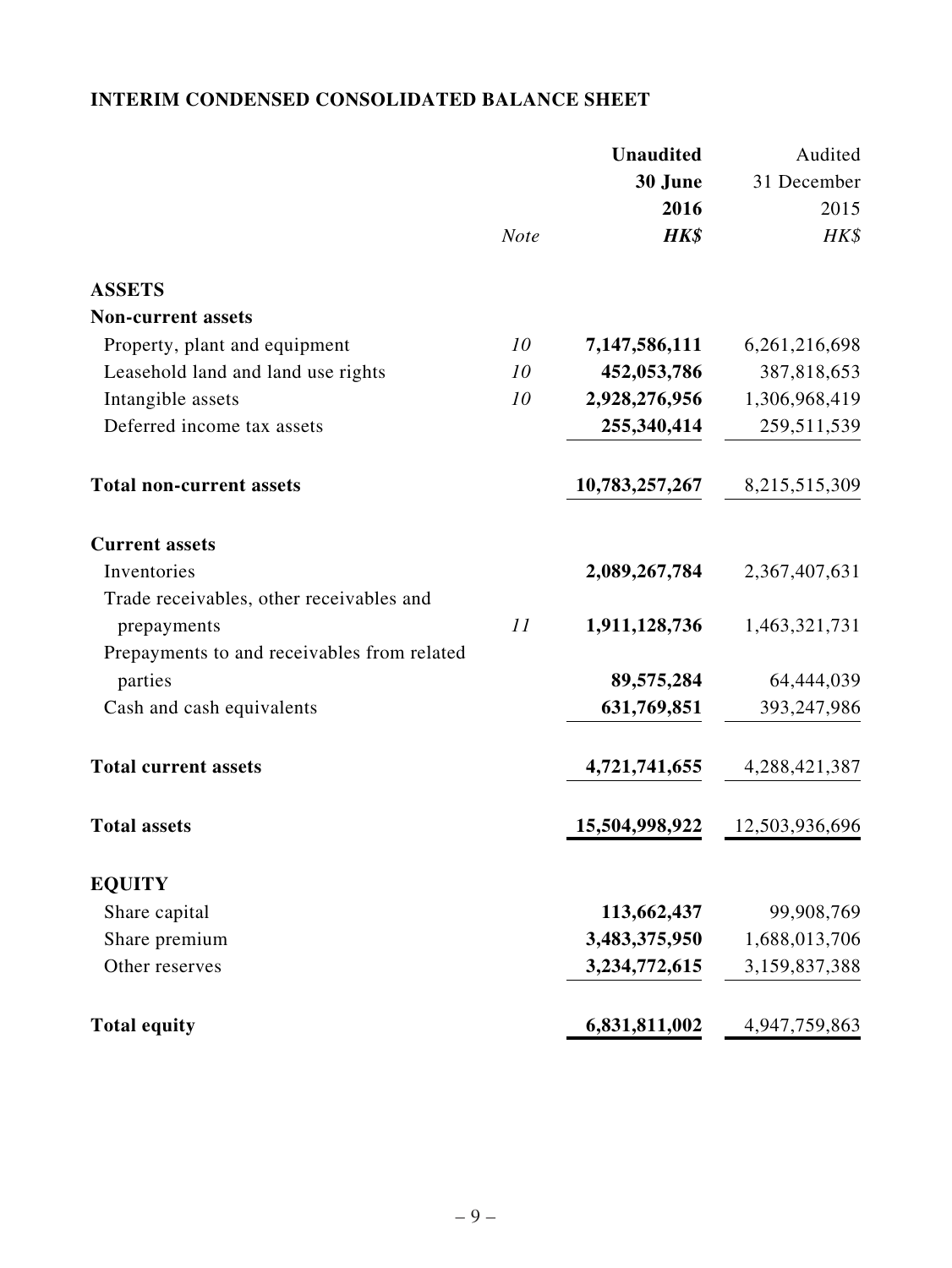# **INTERIM CONDENSED CONSOLIDATED BALANCE SHEET (continued)**

|                                              |             | <b>Unaudited</b> | Audited        |
|----------------------------------------------|-------------|------------------|----------------|
|                                              |             | 30 June          | 31 December    |
|                                              |             | 2016             | 2015           |
|                                              | <b>Note</b> | HK\$             | HK\$           |
| <b>LIABILITIES</b>                           |             |                  |                |
| <b>Non-current liabilities</b>               |             |                  |                |
| <b>Borrowings</b>                            | 12          | 2,405,125,504    | 2,177,485,991  |
| Loans from a related party                   | 12          | 1,791,117,197    | 1,308,080,688  |
| Deferred government grants                   |             | 88,815,535       | 92,493,668     |
| Deferred income tax liabilities              |             | 201,433,257      | 96,248,856     |
| Post-employment benefits                     |             | 36,694,839       |                |
| <b>Total non-current liabilities</b>         |             | 4,523,186,332    | 3,674,309,203  |
| <b>Current liabilities</b>                   |             |                  |                |
| Trade payables, other payables and accrued   |             |                  |                |
| expenses                                     | 13          | 2,536,038,366    | 2,516,294,366  |
| <b>Borrowings</b>                            | 12          | 1,470,033,035    | 1,252,972,123  |
| Due to related parties                       |             | 60,830,343       | 60,202,591     |
| Current income tax liabilities               |             | 83,099,844       | 52,398,550     |
| <b>Total current liabilities</b>             |             | 4,150,001,588    | 3,881,867,630  |
| <b>Total liabilities</b>                     |             | 8,673,187,920    | 7,556,176,833  |
| <b>Total equity and liabilities</b>          |             | 15,504,998,922   | 12,503,936,696 |
| Net current assets                           |             | 571,740,067      | 406,553,757    |
| <b>Total assets less current liabilities</b> |             | 11,354,997,334   | 8,622,069,066  |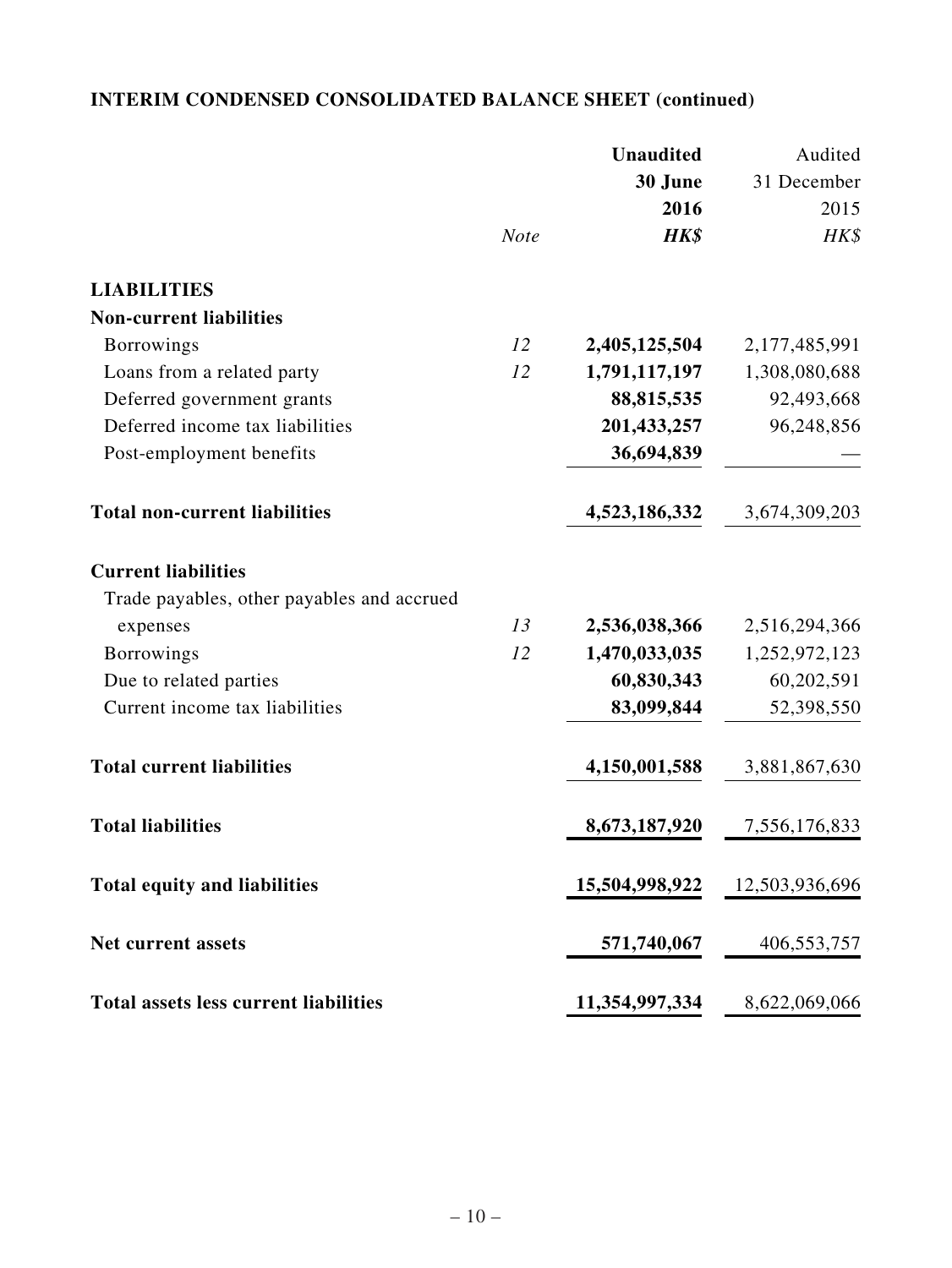# **INTERIM CONDENSED CONSOLIDATED STATEMENT OF CHANGES IN EQUITY**

|                                                                                                                                                  |      | <b>Unaudited</b> |                 |                                                               |                              |
|--------------------------------------------------------------------------------------------------------------------------------------------------|------|------------------|-----------------|---------------------------------------------------------------|------------------------------|
|                                                                                                                                                  |      | <b>Share</b>     | <b>Share</b>    | Attributable to equity holders of the Company<br><b>Other</b> |                              |
|                                                                                                                                                  | Note | capital<br>HK\$  | premium<br>HK\$ | reserves<br>HK\$                                              | <b>Total</b><br>HK\$         |
| <b>Balance as at 1 January 2015</b><br>Profit for the period<br>Other comprehensive income<br>Item that may be reclassified to<br>profit or loss |      | 99,840,269       | 1,677,023,606   | 3,304,140,930<br>330,801,221                                  | 5,081,004,805<br>330,801,221 |
| - Currency translation differences                                                                                                               |      |                  |                 | 2,995,537                                                     | 2,995,537                    |
| Total comprehensive income for<br>the six months ended 30 June 2015                                                                              |      |                  |                 | 333,796,758                                                   | 333,796,758                  |
| <b>Transaction with owners</b><br>Employees share option scheme<br>- Exercise of share options<br>Dividends                                      | 9    | 49,500           | 8,558,940       | (2, 298, 180)<br>(119, 864, 122)                              | 6,310,260<br>(119, 864, 122) |
| <b>Transaction with owners</b>                                                                                                                   |      | 49,500           | 8,558,940       | (122, 162, 302)                                               | (113, 553, 862)              |
| Balance as at 30 June 2015                                                                                                                       |      | 99,889,769       | 1,685,582,546   | 3,515,775,386                                                 | 5,301,247,701                |
| <b>Balance as at 1 January 2016</b><br>Profit for the period<br>Other comprehensive income<br>Item that may be reclassified to                   |      | 99,908,769       | 1,688,013,706   | 3,159,837,388<br>321,354,825                                  | 4,947,759,863<br>321,354,825 |
| profit or loss<br>- Currency translation differences                                                                                             |      |                  |                 | (192, 670, 362)                                               | (192, 670, 362)              |
| Total comprehensive income for<br>the six months ended 30 June 2016                                                                              |      |                  |                 | 128,684,463                                                   | 128,684,463                  |
| <b>Transaction with owners</b><br>Allotment of shares                                                                                            |      | 10,589,703       | 1,358,735,030   |                                                               | 1,369,324,733                |
| Conversion of convertible notes<br>Dividends                                                                                                     | 9    | 3,163,965        | 436,627,214     | (53,749,236)                                                  | 439,791,179<br>(53,749,236)  |
| <b>Transaction with owners</b>                                                                                                                   |      | 13,753,668       | 1,795,362,244   | (53,749,236)                                                  | 1,755,366,676                |
| Balance as at 30 June 2016                                                                                                                       |      | 113,662,437      | 3,483,375,950   | 3,234,772,615                                                 | 6,831,811,002                |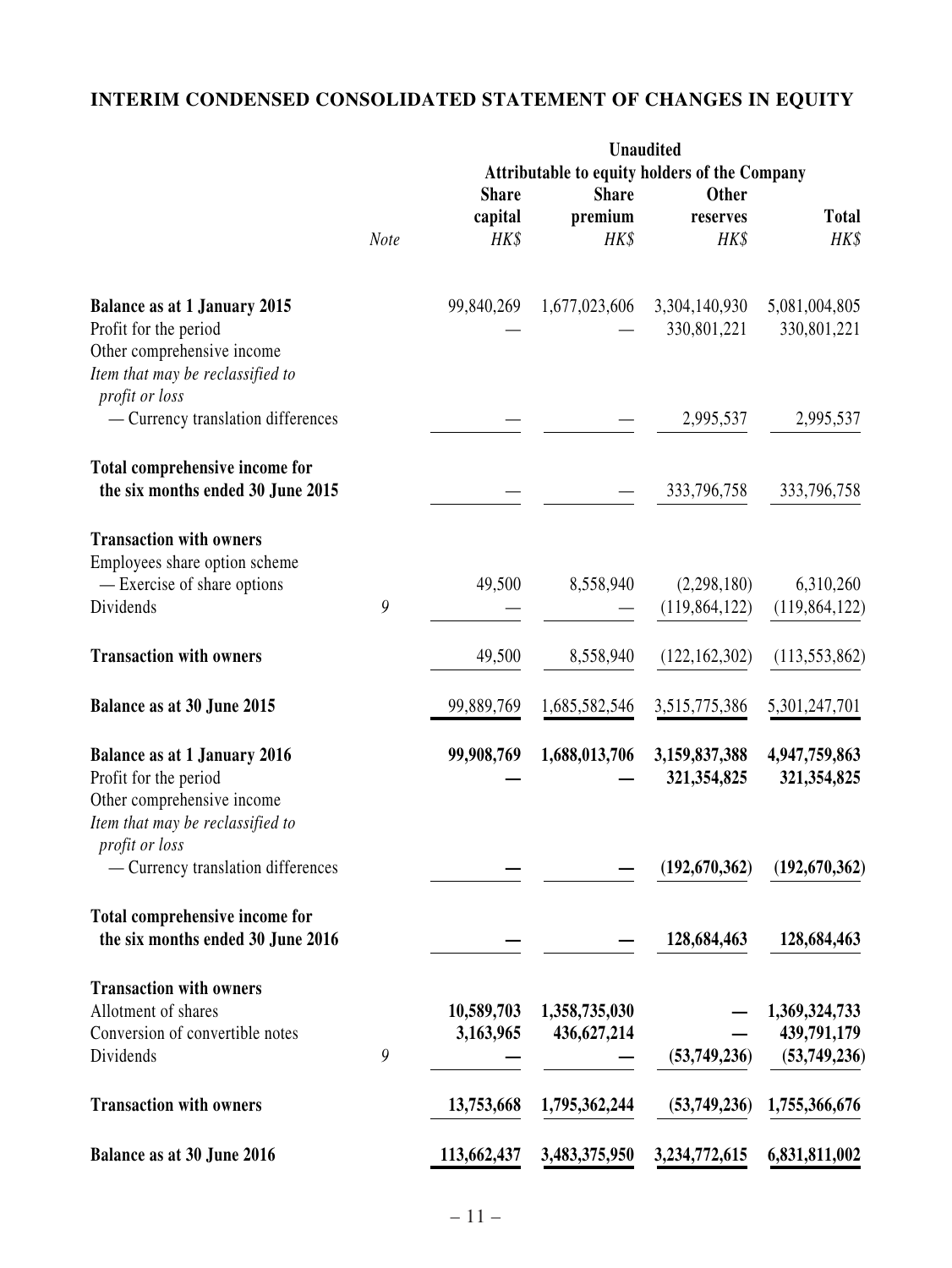# **INTERIM CONDENSED CONSOLIDATED STATEMENT OF CASH FLOWS**

| <b>Note</b> | Six months ended 30 June<br>2016<br>HK\$ | 2015                                                               |
|-------------|------------------------------------------|--------------------------------------------------------------------|
|             |                                          |                                                                    |
|             |                                          |                                                                    |
|             |                                          | HK\$                                                               |
|             |                                          |                                                                    |
|             | 726,364,899                              | 405,887,451                                                        |
|             | (82,019,490)                             | (62,048,345)                                                       |
|             |                                          |                                                                    |
|             | 644, 345, 409                            | 343,839,106                                                        |
|             |                                          |                                                                    |
|             |                                          | (470, 645, 242)                                                    |
|             |                                          |                                                                    |
|             |                                          | (9,105,203)                                                        |
|             |                                          | (25,769,766)                                                       |
|             |                                          |                                                                    |
|             | 129,527                                  | 3,740,939                                                          |
|             | 1,876,626                                | 2,160,320                                                          |
|             | (369, 988, 881)                          | (499, 618, 952)                                                    |
|             |                                          |                                                                    |
| 9           | (53,749,236)                             | (119, 864, 122)                                                    |
| 12          | (3,166,172,136)                          | (3,328,253,369)                                                    |
| 12          | 3,458,208,262                            | 2,849,154,970                                                      |
| 12          |                                          | 541,214,421                                                        |
| 12          | (655, 750, 267)                          |                                                                    |
|             | 390,252,992                              | 6,310,260                                                          |
|             | (27, 210, 385)                           | (51, 437, 840)                                                     |
|             |                                          |                                                                    |
|             | 247,146,143                              | (207, 217, 686)                                                    |
|             |                                          |                                                                    |
|             | 393,247,986                              | 720,283,714                                                        |
|             | (8,624,278)                              | 599,534                                                            |
|             | 631,769,851                              | 513,665,562                                                        |
|             | 14                                       | (599, 666, 936)<br>317,264,006<br>(11, 729, 877)<br>(77, 862, 227) |

# *Non-cash transactions*

The principal non-cash transaction is the issue of shares, convertible notes and shareholder loan as consideration for the acquisition disclosed in Note 14.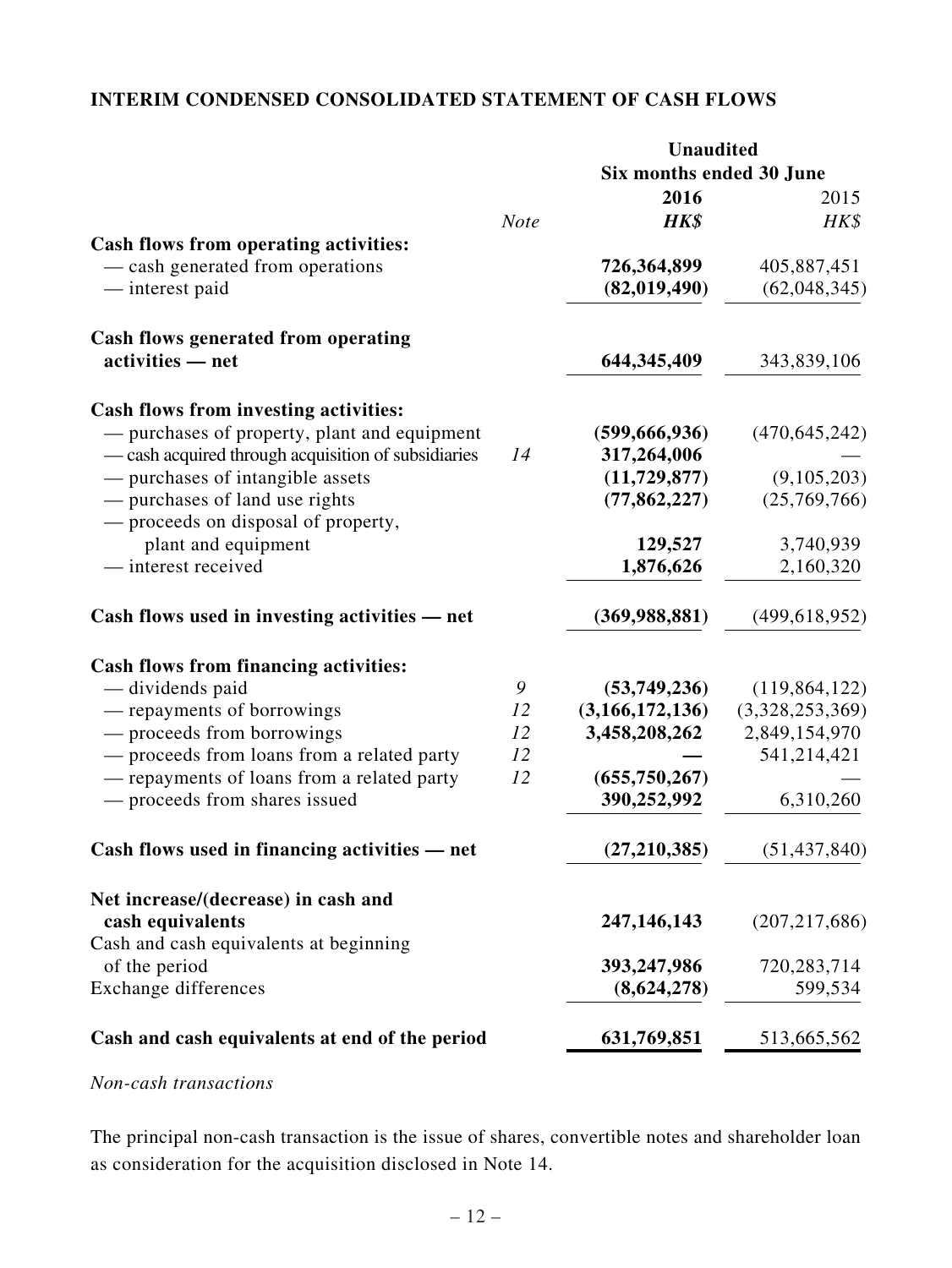# **NOTES TO THE CONDENSED CONSOLIDATED INTERIM FINANCIAL INFORMATION FOR THE SIX MONTHS ENDED 30 JUNE 2016**

## **1 GENERAL INFORMATION**

Vinda International Holdings Limited (the "Company") was incorporated on 17 August 1999 in the Cayman Islands with limited liability under the Companies Law, Cap 22 (Law 3 of 1961, as consolidated and revised) of the Cayman Islands.

The Company acts as an investment holding company and provides management as well as financial support services to its subsidiaries. The Company and its subsidiaries are collectively referred to as the "Group". The principal activities of the Group are the manufacture and sale of household paper products and personal care products.

The Company's shares have been listed on The Stock Exchange of Hong Kong Limited since 10 July 2007.

On 9 September 2013, SCA Group Holding BV ("SCA BV"), a subsidiary of Svenska Cellulosa Aktiebolaget ("SCA"), made a voluntary conditional cash offer to acquire all outstanding shares of the Company. The cash offer was finally closed on 11 November 2013. After the close of the cash offer, SCA became the ultimate holding company of the Group.

The address of its registered office is Cricket Square, Hutchins Drive, P.O. Box 2681, Grand Cayman KY1- 1111, Cayman Islands.

This condensed consolidated interim financial information is presented in Hong Kong dollar ("HK\$"), unless otherwise stated. This condensed consolidated interim financial information was approved for issue on 19 July 2016.

This condensed consolidated interim financial information has not been audited.

## **2 BASIS OF PREPARATION**

This condensed consolidated interim financial information for the six months ended 30 June 2016 has been prepared in accordance with HKAS 34 "Interim financial reporting". The condensed consolidated interim financial information should be read in conjunction with the annual financial statements for the year ended 31 December 2015, which have been prepared in accordance with Hong Kong Financial Reporting Standards ("HKFRSs").

#### **2.1 Going-concern basis**

The Group meets its day-to-day working capital requirements through its bank facilities and loans from a related party. After making enquiries, the directors have a reasonable expectation that the Group has adequate resources to continue in operational existence for the foreseeable future. The Group therefore continues to adopt the going concern basis in preparing its condensed consolidated interim financial information.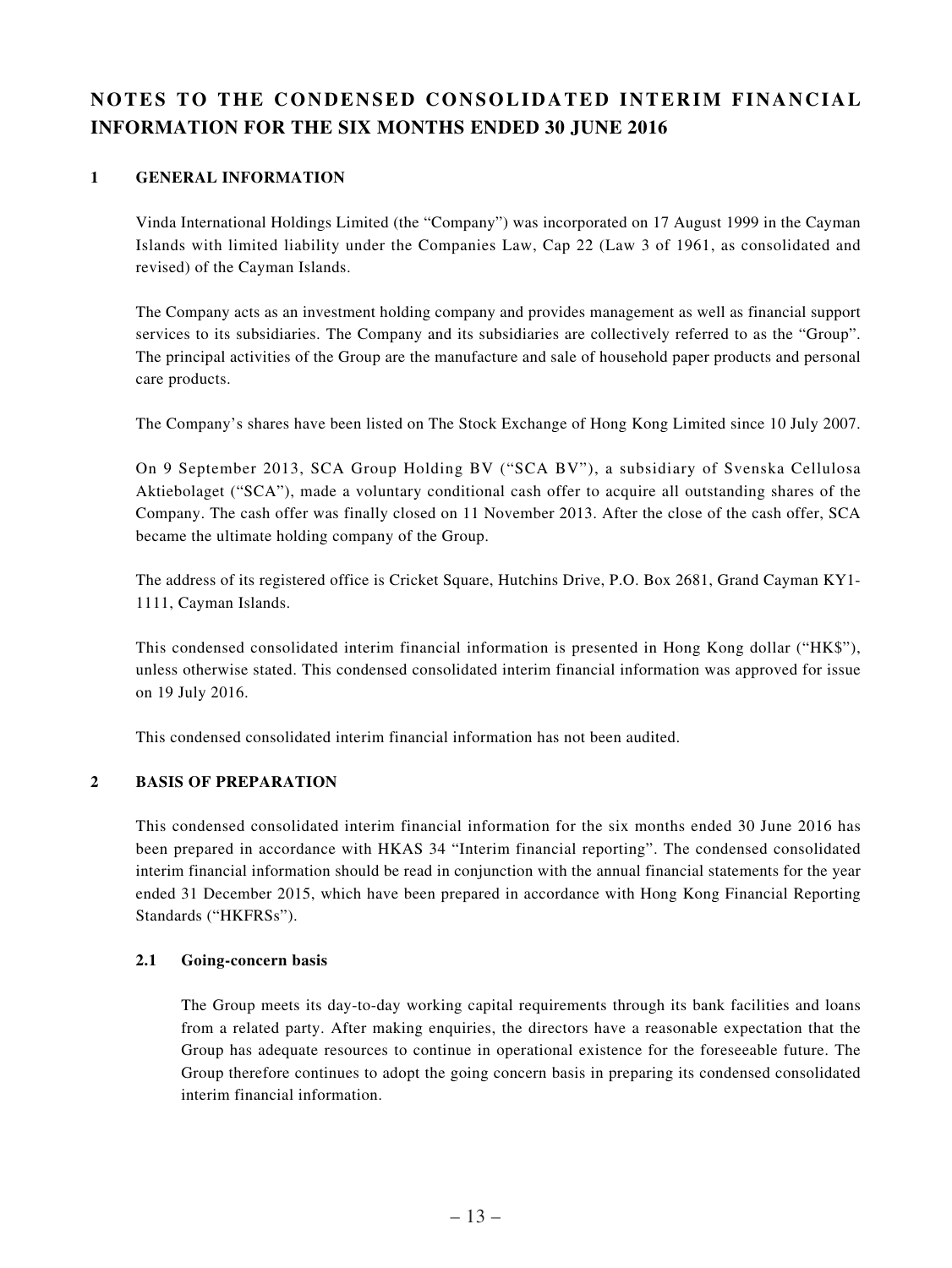### **3 SIGNIFICANT ACCOUNTING POLICIES**

Except as described below, the accounting policies applied are consistent with those of the annual financial statements for the year ended 31 December 2015, as described in those annual financial statements.

Taxes on income in the interim periods are accrued using the tax rate that would be applicable to expected total annual earnings.

### **3.1 Changes in accounting policy and disclosures**

### *(a) New and amended standards adopted by the Group*

HKFRS 7 (Amendments) "Financial instruments: Disclosures condensed interim financial statements" is effective for annual periods beginning on or after 1 January 2016. This amendment clarifies that the additional disclosure required by the amendments to HKFRS 7 "Disclosure – Offsetting financial assets and financial liabilities" is not specifically required for all interim periods, unless required by HKAS 34.

HKAS 19 (Amendments) "Employee benefits" is effective for annual periods beginning on or after 1 January 2016. This amendment clarifies that, when determining the discount rate for post-employment benefit obligations, it is the currency that the liabilities are denominated in that is important, and not the country where they arise. The assessment of whether there is a deep market in high-quality corporate bonds is based on corporate bonds in that currency, not corporate bonds in a particular country. Similarly, where there is no deep market in highquality corporate bonds in that currency, government bonds in the relevant currency should be used.

HKAS 34 (Amendments) "Interim financial reporting" is effective for annual periods beginning on or after 1 January 2016. This amendment clarifies what is meant by the reference in the standard to 'information disclosed elsewhere in the interim financial report'. It also amends HKAS 34 to require a cross-reference from the interim financial statements to the location of that information. The amendment is retrospective.

Amendments and interpretations as mentioned above are not expected to have a material effect on the Group's operating results, financial position or comprehensive income.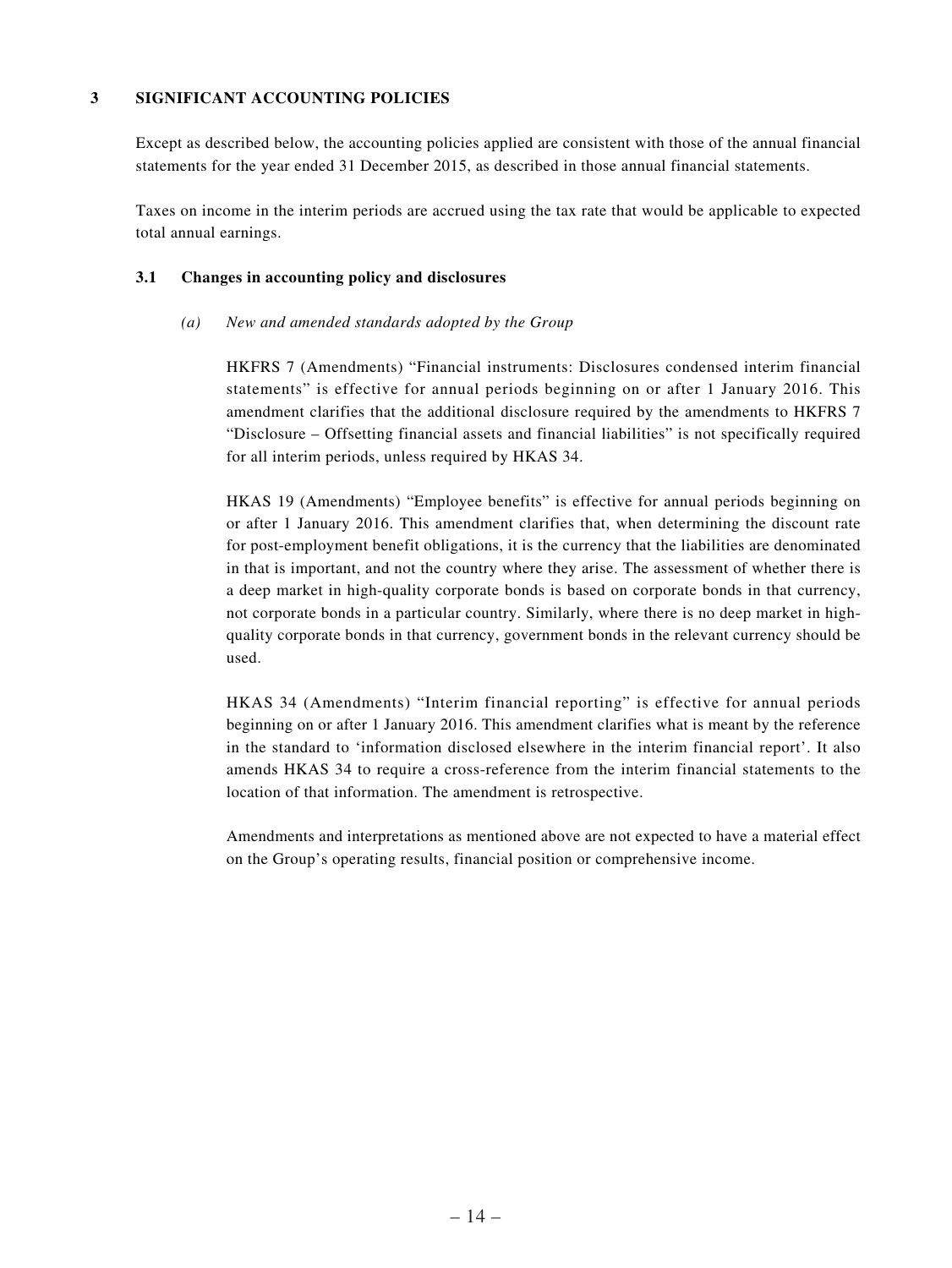### **3 SIGNIFICANT ACCOUNTING POLICIES (continued)**

### **3.1 Changes in accounting policy and disclosures (continued)**

*(b) Standards, amendments and interpretations to existing standards effective in 2016 but not relevant to the Group*

## **Effective for annual periods beginning on or after**

| HKAS 1 (Amendment)   | Disclosure initiative                                                                                            | 1 January 2016 |
|----------------------|------------------------------------------------------------------------------------------------------------------|----------------|
| HKAS 16 (Amendment)  | Property, plant and equipment                                                                                    | 1 January 2016 |
| HKAS 27 (Amendment)  | Separate financial statements                                                                                    | 1 January 2016 |
| HKAS 38 (Amendment)  | Intangible assets                                                                                                | 1 January 2016 |
| HKAS 41 (Amendment)  | Agriculture                                                                                                      | 1 January 2016 |
| HKFRS 5 (Amendment)  | Non-current assets held for sale and<br>discontinued operations                                                  | 1 January 2016 |
| HKFRS 7 (Amendment)  | Financial instruments: Disclosures<br>- Application of the disclosure<br>requirements to a servicing<br>contract | 1 January 2016 |
| HKFRS 11 (Amendment) | Joint arrangements                                                                                               | 1 January 2016 |
| HKFRS 12 (Amendment) | Disclosure of interests in other entities                                                                        | 1 January 2016 |
| <b>HKFRS 14</b>      | Regulatory deferral accounts                                                                                     | 1 January 2016 |
|                      |                                                                                                                  |                |

*(c) The following new standards, new interpretations and amendments to standards and interpretations have been issued but are not effective for the financial year beginning on 1 January 2016 and have not been early adopted by the Group:*

## **Effective for annual periods beginning on or after**

| <b>HKFRS 9</b>      | Financial instruments                                  | 1 January 2018   |
|---------------------|--------------------------------------------------------|------------------|
| HKFRS 15            | Revenue from contracts with customers                  | 1 January 2018   |
| HKFRS 16            | Leases                                                 | 1 January 2019   |
|                     | HKFRS 10 (Amendment) Consolidated financial statements | To be determined |
| HKAS 28 (Amendment) | Investment in associates                               | To be determined |
|                     |                                                        |                  |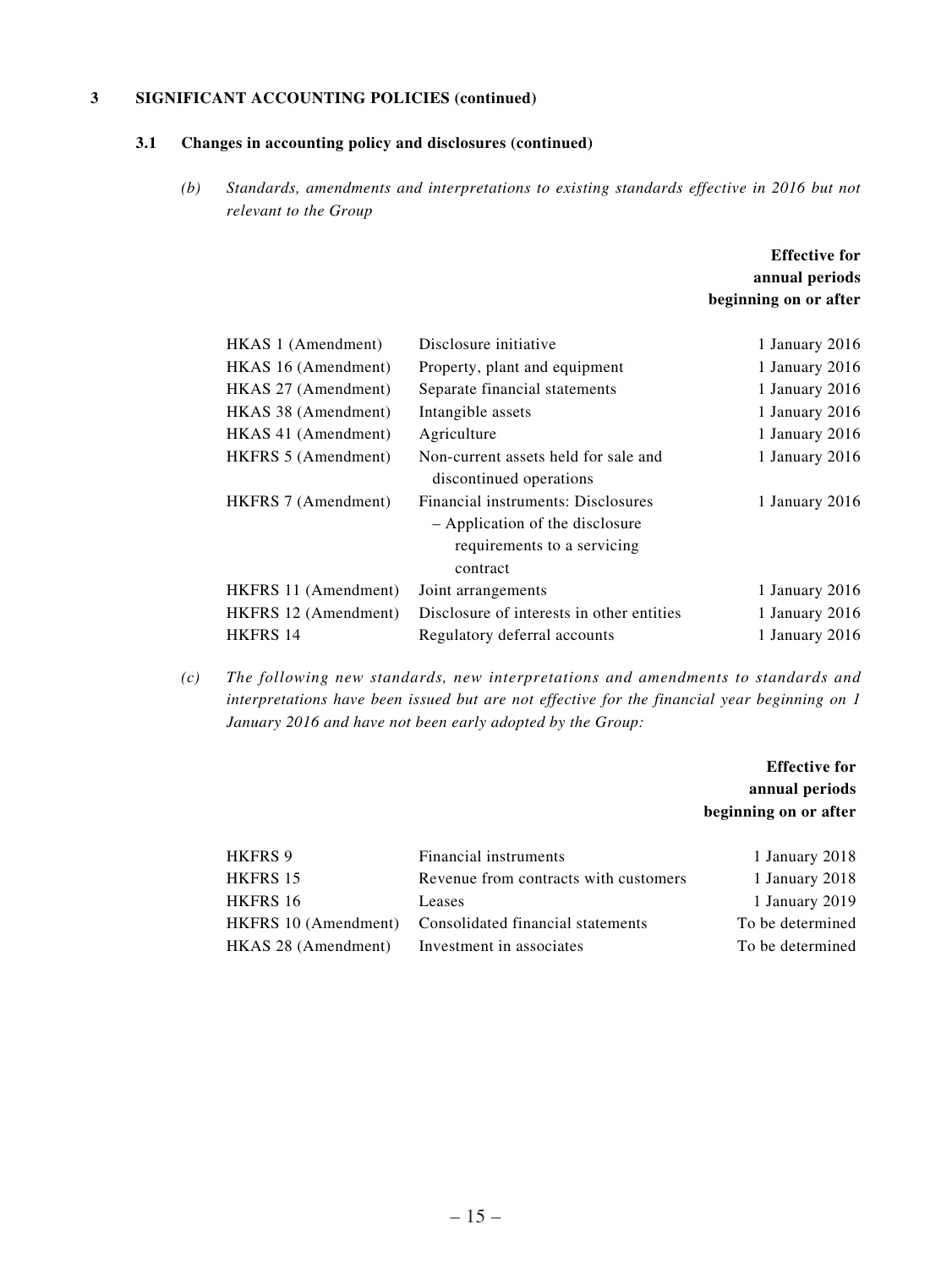#### **3 SIGNIFICANT ACCOUNTING POLICIES (continued)**

#### **3.2 Foreign currency translation**

#### *(a) Functional and presentation currency*

Items included in the financial statements of each of the Group's entities are measured using the currency of the primary economic environment in which the entity operates (the "functional currency"). The functional currency of the Company is Renminbi ("RMB"). The consolidated financial statements are presented in HK\$.

Following by the acquisition of SCA Hygiene Malaysia Sdn Bhd. ("SCA Malaysia") and its subsidiaries (together as "SCA Malaysia Group"), SCA Hygiene Korea Co. Ltd. ("SCA Korea") and SCA Taiwan Ltd. ("SCA Taiwan") (collectively, SCA Asia business), the Directors regarded the pricing strategy for certain intermediate holding companies shall change from RMB to HK\$ to better reflect their business circumstance change and business substance from 1 April 2016 (acquisition completion day) prospectively.

#### *(b) Transactions and balances*

Foreign currency transactions are translated into the functional currency using the exchange rates prevailing at the dates of the transactions or valuation where items are re-measured. Foreign exchange gains and losses resulting from the settlement of such transactions and from the translation at year-end exchange rates of monetary assets and liabilities denominated in foreign currencies are recognised in the consolidated statement of comprehensive income.

Foreign exchange gains and losses that relate to borrowings and cash and cash equivalents are presented in the consolidated statement of comprehensive income within 'finance income or cost'. All other foreign exchange gains and losses are presented in the consolidated statement of comprehensive income within 'other income and gains – net'.

#### *(c) Group companies*

The results and financial position of all the Group entities (none of which has the currency of a hyperinflationary economy) that have a functional currency different from the presentation currency are translated into the presentation currency as follows:

- (i) assets and liabilities for each balance sheet presented are translated at the closing rate at the date of that balance sheet;
- (ii) income and expenses for each statement of comprehensive income are translated at average exchange rates (unless this average is not a reasonable approximation of the cumulative effect of the rates prevailing on the transaction dates, in which case income and expenses are translated at the rate on the dates of the transactions); and
- (iii) all resulting exchange differences are recognised in other comprehensive income.

Goodwill and fair value adjustments arising on the acquisition of a foreign entity are treated as assets and liabilities of the foreign entity and translated at the closing rate. Currency translation differences arising are recognised in other comprehensive income.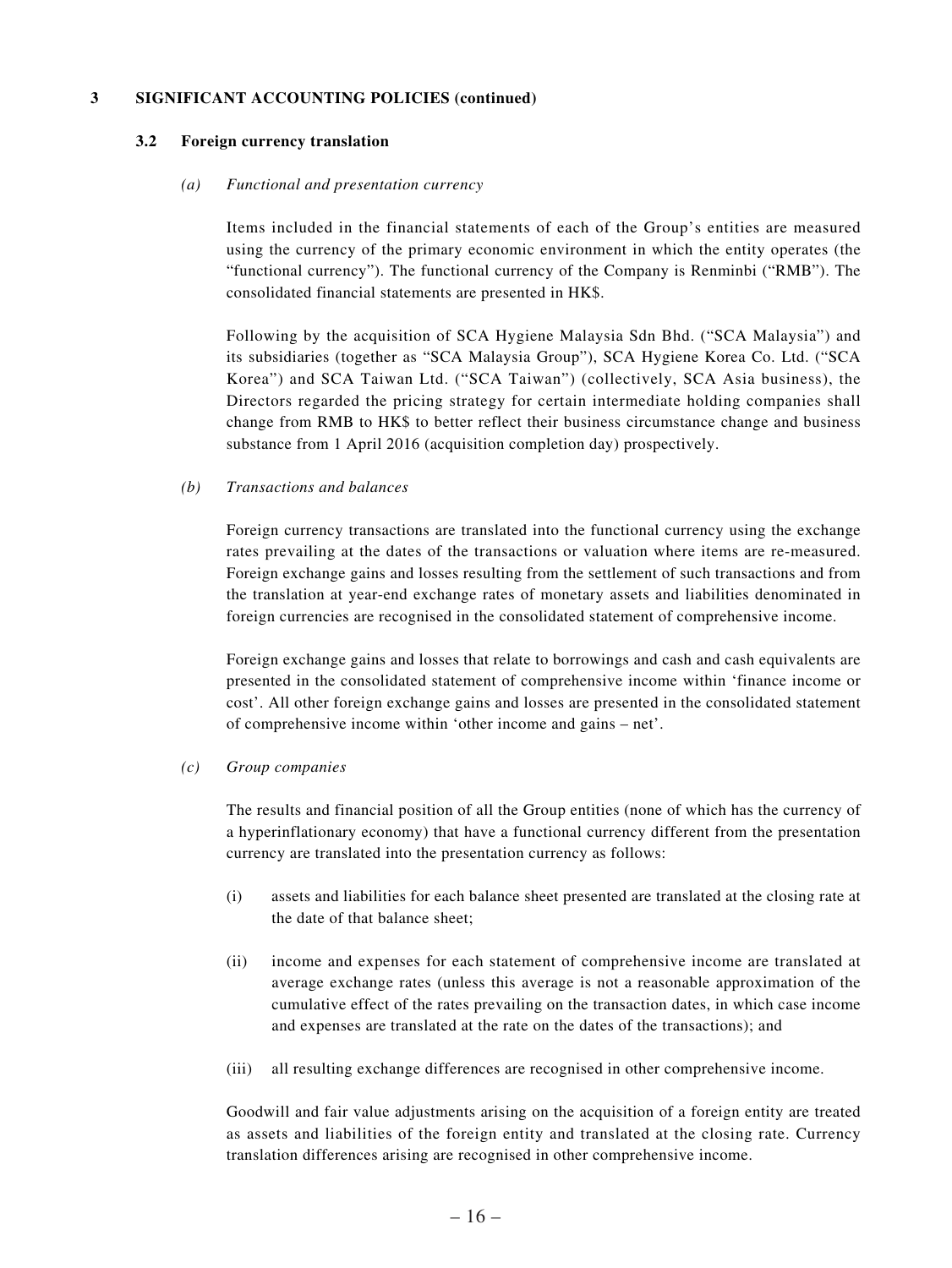### **4 SEGMENT INFORMATION**

The chief operating decision-maker has been identified as the executive committee, which comprises all executive directors. The executive committee reviews the Group's internal reporting in order to assess performance and allocate resources.

The executive committee has determined that no geographical segment information is presented as management reviews the business performance primarily based on type of business, not geographically. Instead, the executive committee assesses the performance of household paper products and personal care products.

The executive committee assesses the performance of the operating segments based on a measure of segment results without considering amortisation of trademarks, licences and contractual customer relationships, unallocated costs, finance income/(costs) and income tax expense which is consistent with that in the annual consolidated financial statements. Unallocated costs are mainly the central expenses (including acquisition cost).

Sales between segments are carried out on terms equivalent to those that prevail in arm's length transactions. The revenue from external parties reported to the executive committee is measured in a manner consistent with that in the interim consolidated income statement.

Additions to non-current assets comprise additions to property, plant and equipment, leasehold land and land use rights and intangible assets, including additions resulting from acquisitions through business combination.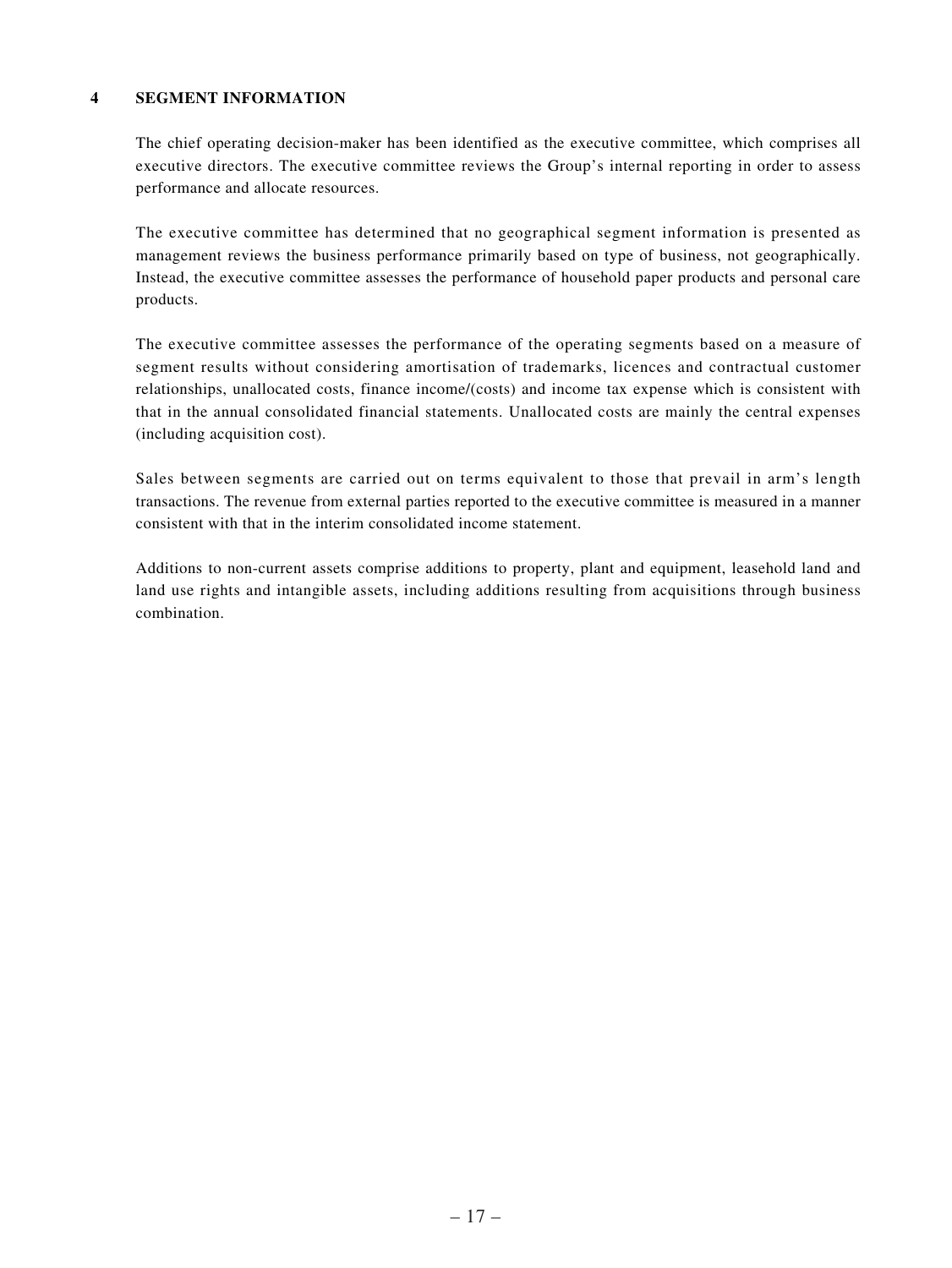## **4 SEGMENT INFORMATION (continued)**

The segment information for the six months ended 30 June 2016 and 2015 are as follows:

|                                                                                                                                         | Six months ended 30 June 2016 (Unaudited) |                                      |                     |                               |  |
|-----------------------------------------------------------------------------------------------------------------------------------------|-------------------------------------------|--------------------------------------|---------------------|-------------------------------|--|
|                                                                                                                                         | Household<br>paper<br>products<br>HK\$    | Personal<br>care<br>products<br>HK\$ | Elimination<br>HK\$ | <b>Total</b><br>HK\$          |  |
| Six months ended 30 June 2016                                                                                                           |                                           |                                      |                     |                               |  |
| Segment revenue                                                                                                                         | 4,922,671,291                             | 743,657,131                          |                     | 5,666,328,422                 |  |
| Segment results                                                                                                                         | 546,690,688                               | 40,095,054                           |                     | 586,785,742                   |  |
| Amortisation of trademarks, licences and<br>contractual customer relationships                                                          | (9,931,073)                               | (15, 488, 214)                       |                     | (25, 419, 287)                |  |
| Segment profit                                                                                                                          | 536,759,615                               | 24,606,840                           |                     | 561,366,455                   |  |
| Other income and (losses) – net<br>Unallocated costs                                                                                    |                                           |                                      |                     | 1,197,747<br>(47, 979, 720)   |  |
| Operating profit                                                                                                                        |                                           |                                      |                     | 514,584,482                   |  |
| Finance costs, net                                                                                                                      |                                           |                                      |                     | (100, 939, 368)               |  |
| Profit before income tax<br>Income tax expense                                                                                          |                                           |                                      |                     | 413,645,114<br>(92, 290, 289) |  |
| Profit for the period                                                                                                                   |                                           |                                      |                     | 321,354,825                   |  |
| Other segment items included<br>in the income statement                                                                                 |                                           |                                      |                     |                               |  |
| Depreciation of property,<br>plant and equipment<br>Amortisation of leasehold land and land<br>use rights, intangible assets other than | (238, 873, 813)                           | (38, 377, 708)                       |                     | (277, 251, 521)               |  |
| trademarks, licences and contractual<br>customer relationships                                                                          | (11,280,507)                              | (2,060,654)                          |                     | (13,341,161)                  |  |
| Additions to non-current assets                                                                                                         | 574,525,799                               | 2,523,884,044                        |                     | 3,098,409,843                 |  |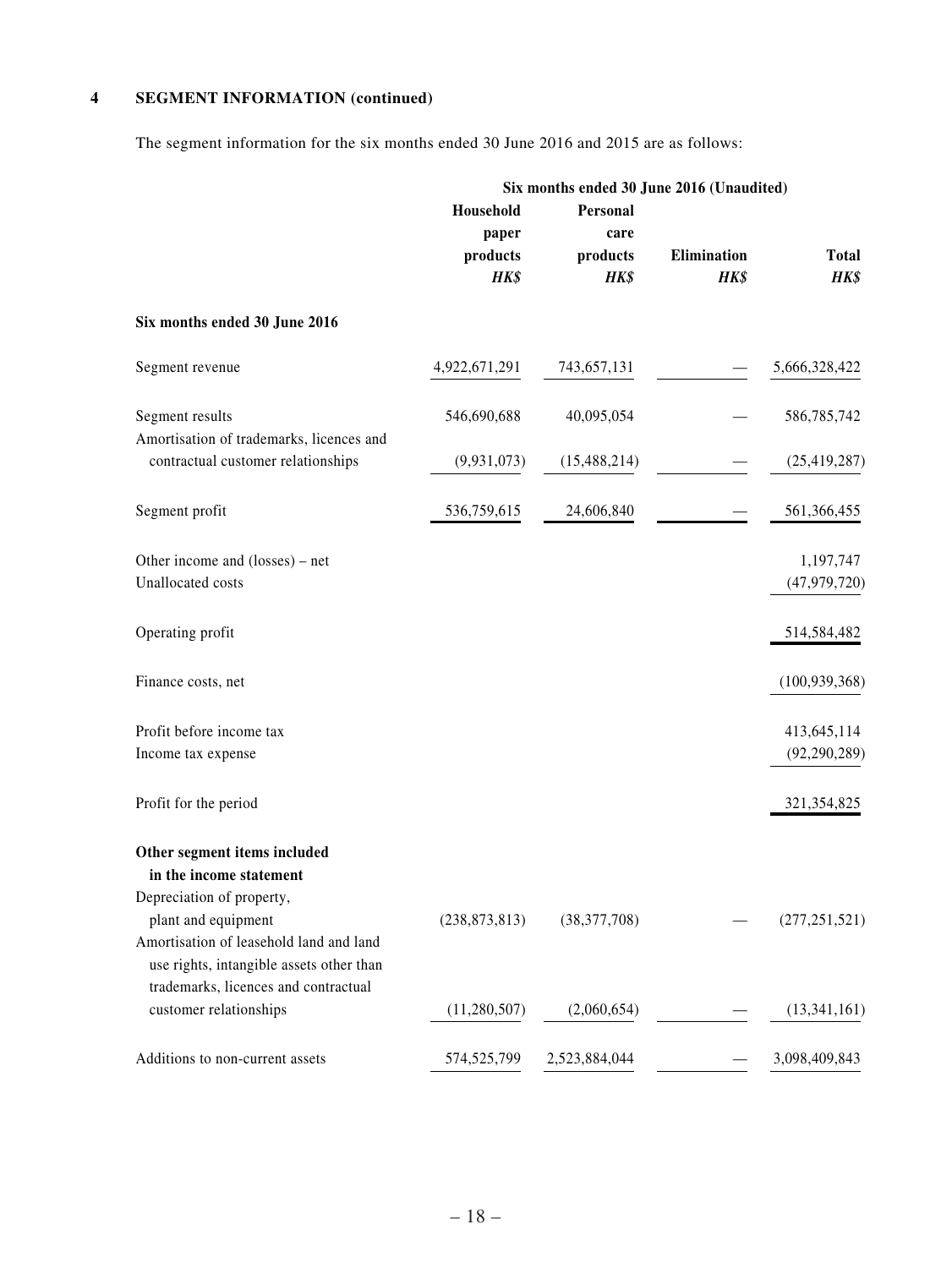## **4 SEGMENT INFORMATION (continued)**

|                                                                                                            | Six months ended 30 June 2015 (Unaudited) |                |             |                 |
|------------------------------------------------------------------------------------------------------------|-------------------------------------------|----------------|-------------|-----------------|
|                                                                                                            | Household                                 | Personal       |             |                 |
|                                                                                                            | paper                                     | care           |             |                 |
|                                                                                                            | products                                  | products       | Elimination | <b>Total</b>    |
|                                                                                                            | HK\$                                      | HK\$           | HK\$        | HK\$            |
| Six months ended 30 June 2015                                                                              |                                           |                |             |                 |
| Segment revenue                                                                                            | 4,583,488,938                             | 159,744,704    |             | 4,743,233,642   |
| Segment results                                                                                            | 563,797,754                               | (45, 244, 199) |             | 518,553,555     |
| Amortisation of trademarks, licences and<br>contractual customer relationships                             | (10, 574, 300)                            | (1,325,510)    |             | (11,899,810)    |
| Segment profit                                                                                             | 553,223,454                               | (46, 569, 709) |             | 506, 653, 745   |
| Other income and (losses) — net                                                                            |                                           |                |             | (14, 387, 099)  |
| Unallocated costs                                                                                          |                                           |                |             | (24,072,218)    |
| Operating profit                                                                                           |                                           |                |             | 468,194,428     |
| Finance costs, net                                                                                         |                                           |                |             | (53, 505, 275)  |
| Profit before income tax                                                                                   |                                           |                |             | 414,689,153     |
| Income tax expense                                                                                         |                                           |                |             | (83, 887, 932)  |
| Profit for the period                                                                                      |                                           |                |             | 330,801,221     |
| Other segment items included<br>in the income statement                                                    |                                           |                |             |                 |
| Depreciation of property,                                                                                  |                                           |                |             |                 |
| plant and equipment<br>Amortisation of leasehold land and land<br>use rights, intangible assets other than | (211, 453, 805)                           | (2,114,076)    |             | (213, 567, 881) |
| trademarks, licences and contractual<br>customer relationships                                             | (8,443,370)                               | (73, 563)      |             | (8,516,933)     |
| Additions to non-current assets                                                                            | 486, 361, 420                             | 14,683,799     |             | 501,045,219     |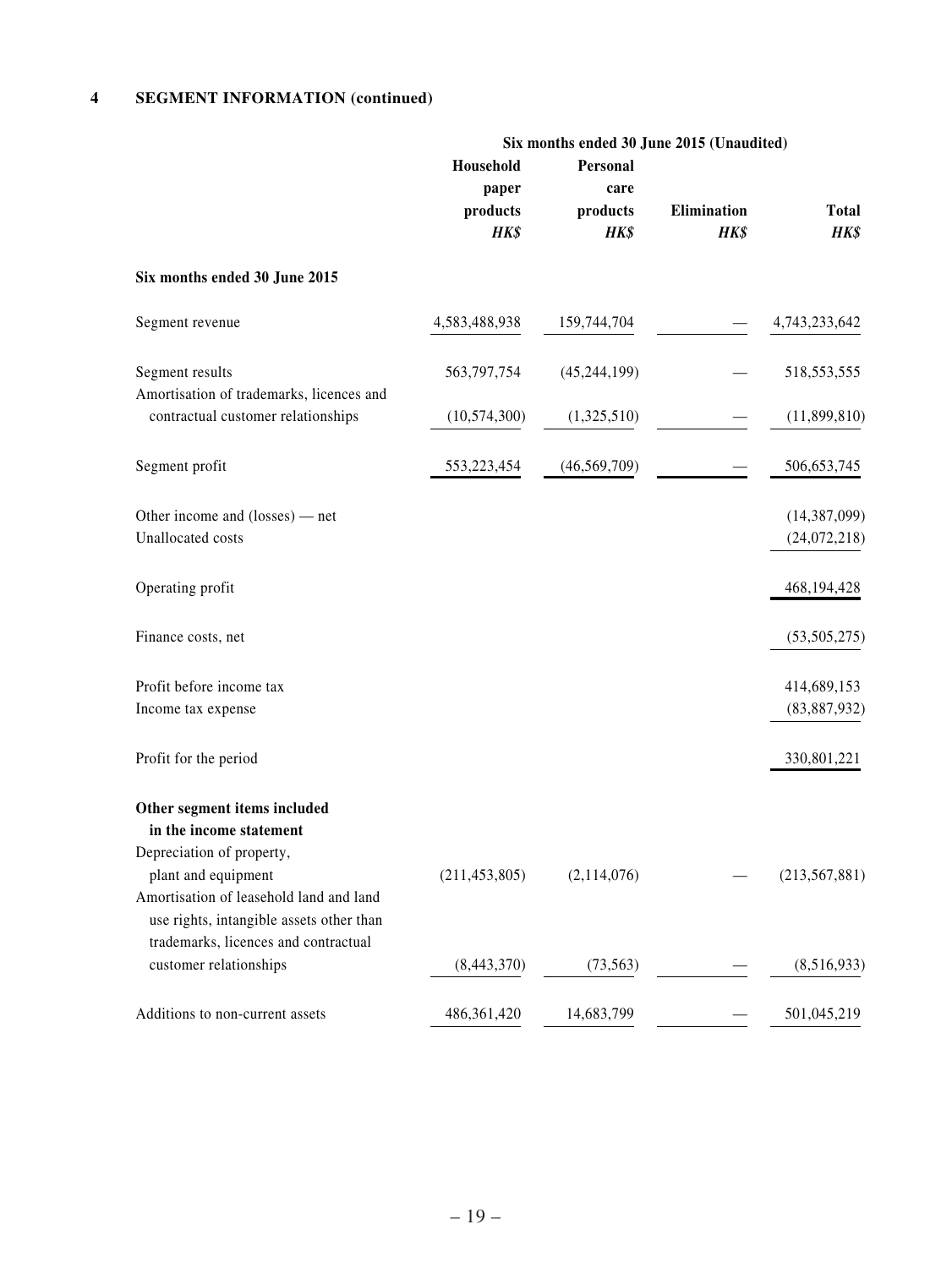## **4 SEGMENT INFORMATION (continued)**

|                                                                   |                                        | As at 30 June 2016 (Unaudited)                                             |                     |                           |
|-------------------------------------------------------------------|----------------------------------------|----------------------------------------------------------------------------|---------------------|---------------------------|
|                                                                   | Household<br>paper<br>products<br>HK\$ | Personal<br>care<br>products<br>HK\$                                       | Elimination<br>HK\$ | <b>Total</b><br>HK\$      |
| As at 30 June 2016                                                |                                        |                                                                            |                     |                           |
| Segment assets                                                    | 11,193,793,159                         | 4,013,092,753                                                              |                     | 15,206,885,912            |
| Deferred income tax assets<br>Prepaid income tax recoverable      |                                        |                                                                            |                     | 255,340,414<br>42,772,596 |
| <b>Total assets</b>                                               |                                        |                                                                            |                     | 15,504,998,922            |
| Segment liabilities                                               | 5,961,069,199                          | 2,427,585,620                                                              |                     | 8,388,654,819             |
| Deferred income tax liabilities<br>Current income tax liabilities |                                        |                                                                            |                     | 201,433,257<br>83,099,844 |
| <b>Total liabilities</b>                                          |                                        |                                                                            |                     | 8,673,187,920             |
|                                                                   | Household<br>paper<br>products<br>HK\$ | As at 31 December 2015 (Unaudited)<br>Personal<br>care<br>products<br>HK\$ | Elimination<br>HK\$ | <b>Total</b><br>HK\$      |
| As at 31 December 2015                                            |                                        |                                                                            |                     |                           |
| Segment assets                                                    | 11,470,668,610                         | 740,458,936                                                                |                     | 12,211,127,546            |
| Deferred income tax assets<br>Prepaid income tax recoverable      |                                        |                                                                            |                     | 259,511,539<br>33,297,611 |
| <b>Total assets</b>                                               |                                        |                                                                            |                     | 12,503,936,696            |
| Segment liabilities                                               | 7,158,060,321                          | 249,469,106                                                                |                     | 7,407,529,427             |
| Deferred income tax liabilities<br>Current income tax liabilities |                                        |                                                                            |                     | 96,248,856<br>52,398,550  |
| <b>Total liabilities</b>                                          |                                        |                                                                            |                     | 7,556,176,833             |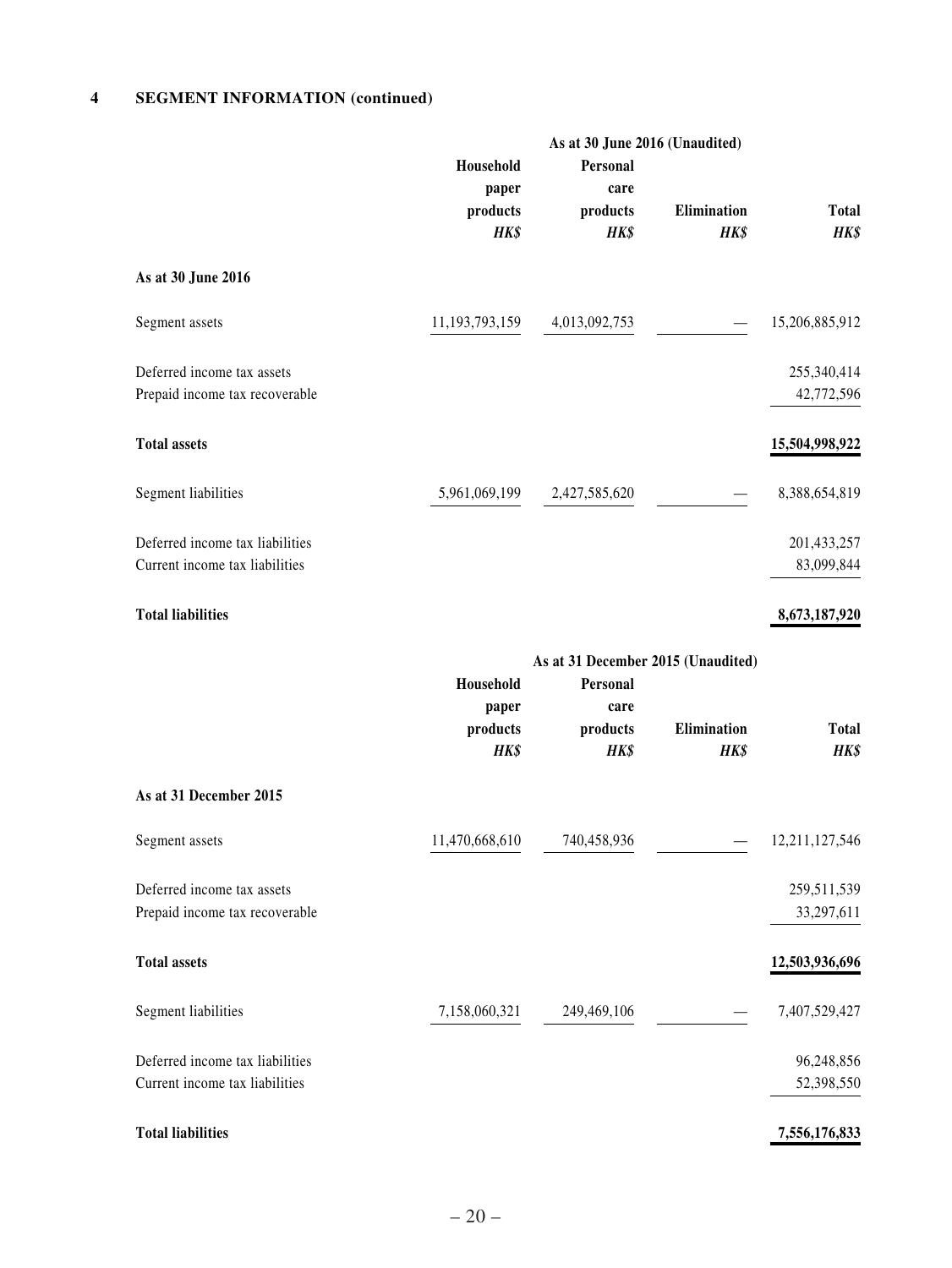### **5 OPERATING PROFIT**

The following items have been (credited)/charged to the operating profit during the six months ended 30 June 2016 and 2015:

|                                                                       | <b>Unaudited</b>         |             |  |
|-----------------------------------------------------------------------|--------------------------|-------------|--|
|                                                                       | Six months ended 30 June |             |  |
|                                                                       | 2016                     | 2015        |  |
|                                                                       | <b>HK\$</b>              | HK\$        |  |
| Amortisation of deferred government grants                            | (1,877,816)              | (1,735,525) |  |
| Foreign exchange loss, net                                            | 13,708,788               | 32,403,604  |  |
| Provision for impairment of receivables                               | 9,189,652                | 1,918,211   |  |
| Provision for impairment of inventories                               | 907,468                  | 6,295,505   |  |
| Impairment charges of property, plant and equipment (Note 10)         |                          | 5,409,178   |  |
| Depreciation of property, plant and equipment (Note 10)               | 277, 251, 521            | 213,567,881 |  |
| Amortisation of intangible assets (Note 10)                           | 33,912,245               | 16,948,650  |  |
| Amortisation of leasehold land and land use rights ( <i>Note 10</i> ) | 4,848,203                | 3,468,093   |  |
| $Loss/(gain)$ on disposal of property, plant and equipment            | 3,898,906                | (2,506,533) |  |
| Transaction cost in relation to acquisition of subsidiaries (Note 14) | 3,025,820                |             |  |

## **6 FINANCE COSTS – NET**

|                                                 | <b>Unaudited</b>         |                |  |
|-------------------------------------------------|--------------------------|----------------|--|
|                                                 | Six months ended 30 June |                |  |
|                                                 | 2016                     | 2015           |  |
|                                                 | <b>HK\$</b>              | HK\$           |  |
| Interest expenses                               | (83, 483, 801)           | (57, 947, 399) |  |
| Other finance costs $(i)$                       | (18, 664, 352)           |                |  |
| Net foreign exchange transaction (losses)/gains | (667, 841)               | 2,281,804      |  |
| Interest income                                 | 1,876,626                | 2,160,320      |  |
| Finance costs – net                             | (100, 939, 368)          | (53, 505, 275) |  |

(i) Other finance costs mainly comprise the change in fair value of convertible notes.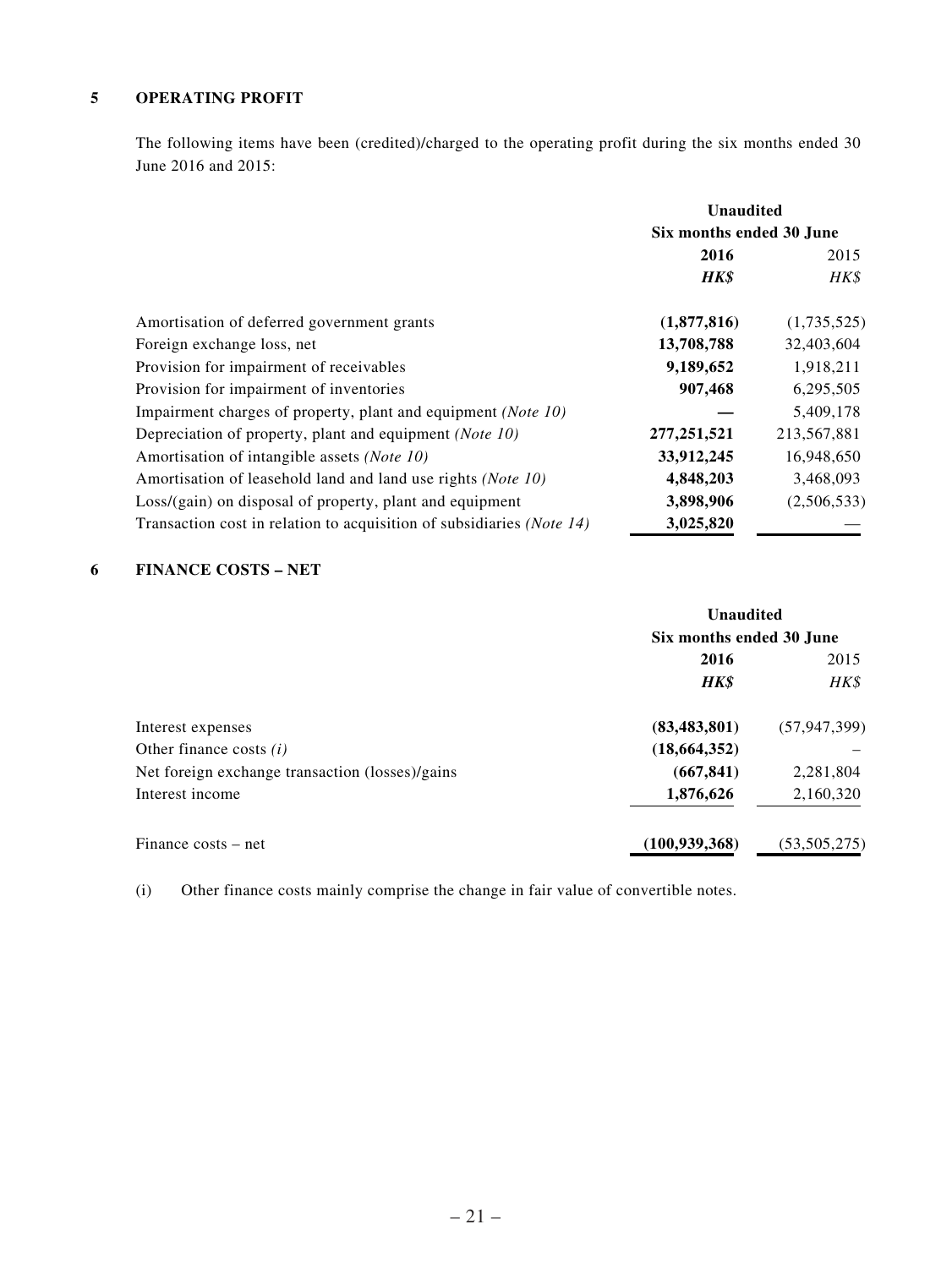## **7 INCOME TAX EXPENSE**

The applicable corporate income tax rate for Mainland China subsidiaries is 25% except for subsidiaries which are qualified as High and New Technology Enterprises ("HNTE") and would be entitled to enjoy a beneficial tax rate of 15%. The subsidiaries which are qualified as HNTE can additionally deduct 50% of qualified research and development expenses when calculating the taxable income.

Hong Kong and overseas profits tax has been provided at the rates of taxation prevailing in the countries in which the Group operates respectively.

|                                      | <b>Unaudited</b>         |                |
|--------------------------------------|--------------------------|----------------|
|                                      | Six months ended 30 June |                |
|                                      | 2016                     | 2015           |
|                                      | <b>HK\$</b>              | HK\$           |
| Current income tax                   |                          |                |
| — Overseas and Hong Kong profits tax | 39,769,946               | 26,812,329     |
| - PRC enterprise income tax          | 40,821,243               | 67,501,508     |
| Deferred income tax                  | 11,699,100               | (10, 425, 905) |
|                                      | 92,290,289               | 83,887,932     |

Income tax expense is recognised based on management's best estimate of the weighted average annual income tax rate expected for the full financial year. The estimated average annual tax rate used for the six months ended 30 June 2016 is 22.31% (the estimated average annual tax rate for the six months ended 30 June 2015 was 20.23%).

## **8 EARNINGS PER SHARE**

#### **(a) Basic**

Basic earnings per share is calculated by dividing the profit attributable to equity holders of the Company by the weighted average numbers of ordinary shares in issue during the period.

|                                                               | <b>Unaudited</b>         |             |
|---------------------------------------------------------------|--------------------------|-------------|
|                                                               | Six months ended 30 June |             |
|                                                               | 2016                     | 2015        |
| Profit attributable to equity holders of the Company $(HK\$ ) | 321, 354, 825            | 330,801,221 |
| Weighted average number of ordinary shares in issue           | 1,048,472,966            | 998,580,266 |
| Basic earnings per share <i>(HK\$ per share)</i>              | 0.306                    | 0.331       |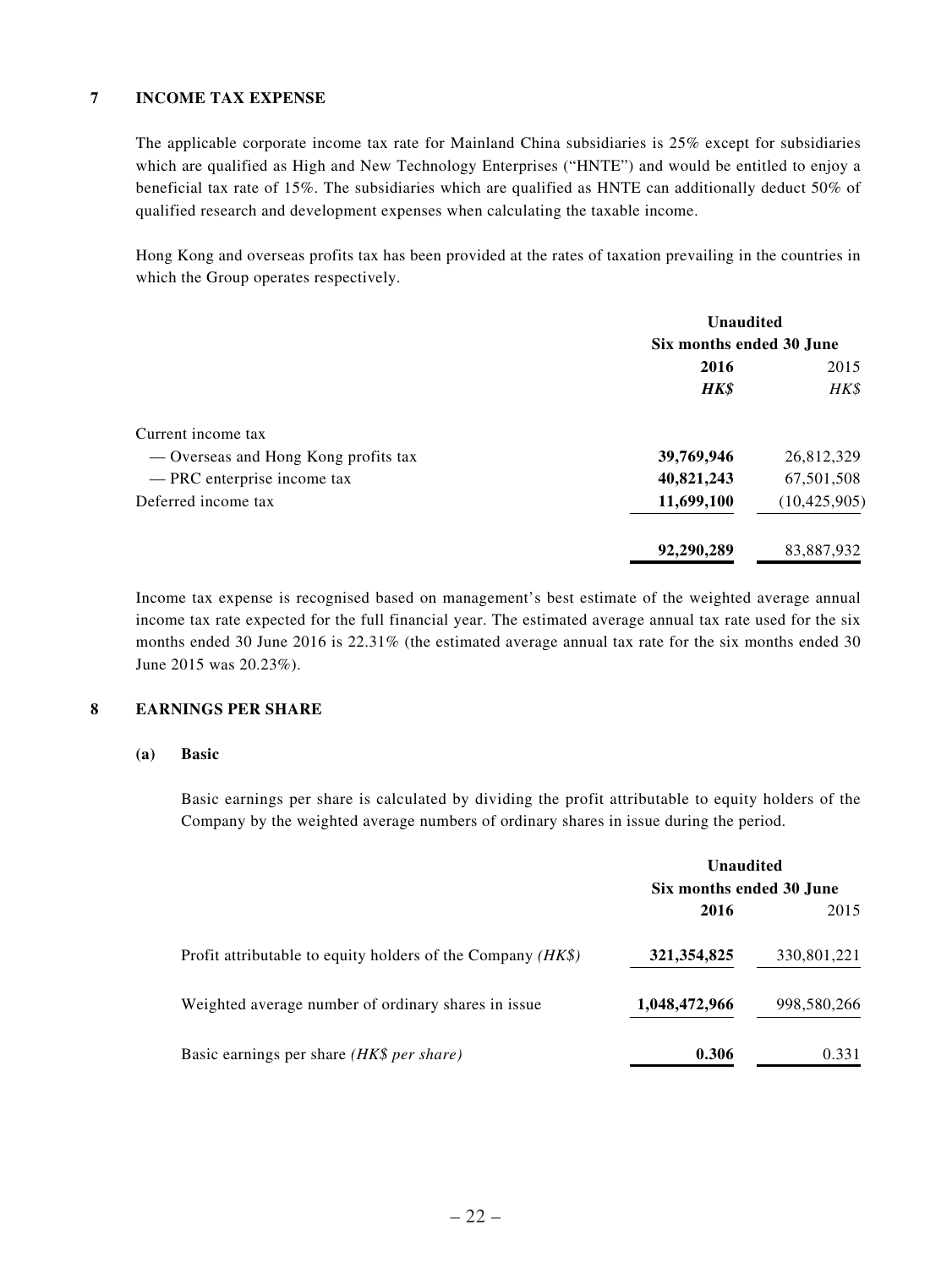#### **8 EARNINGS PER SHARE (continued)**

### **(b) Diluted**

Diluted earnings per share is calculated by adjusting the weighted average number of ordinary shares outstanding to assume conversion of all potentially dilutive ordinary shares. The Company's potentially dilutive ordinary shares comprised of share options.

|                                                               | Unaudited                |               |
|---------------------------------------------------------------|--------------------------|---------------|
|                                                               | Six months ended 30 June |               |
|                                                               | 2016                     | 2015          |
| Profit attributable to equity holders of the Company $(HK\$ ) | 321, 354, 825            | 330,801,221   |
| Weighted average number of ordinary shares in issue           | 1,048,472,966            | 998,580,266   |
| Adjustments for share options                                 | 984,118                  | 801,609       |
| Weighted average number of ordinary shares for diluted        |                          |               |
| earnings per share                                            | 1,049,457,084            | 999, 381, 875 |
| Diluted earnings per share <i>(HK\$ per share)</i>            | 0.306                    | 0.331         |

## **9 DIVIDENDS**

On 29 January 2015, the Board of Directors proposed a final dividend in respect of the year ended 31 December 2014 of HK\$0.120 per ordinary share. The actual final dividends paid for the year ended 31 December 2014 was HK\$119,864,122 based on the 998,867,686 issued shares outstanding at that time.

On 27 January 2016, the Board of Directors proposed a final dividend in respect of the year ended 31 December 2015 of HK\$49,954,384, representing HK\$0.050 per ordinary share. The final dividend of HK\$53,749,236 was paid in May 2016 based on the 1,074,984,720 issued shares outstanding at that time.

On 19 July 2016, the Board of Directors has resolved to declare an interim dividend of HK\$0.05 per share (2015: HK\$0.05 per share). This interim dividend, amounting to HK\$56,831,219 (2015: HK\$49,944,884) based on the 1,136,624,373 issued shares outstanding as at 30 June 2016, has not been recognised as a liability in this interim financial information. It will be recognised in shareholders' equity in the year ending 31 December 2016.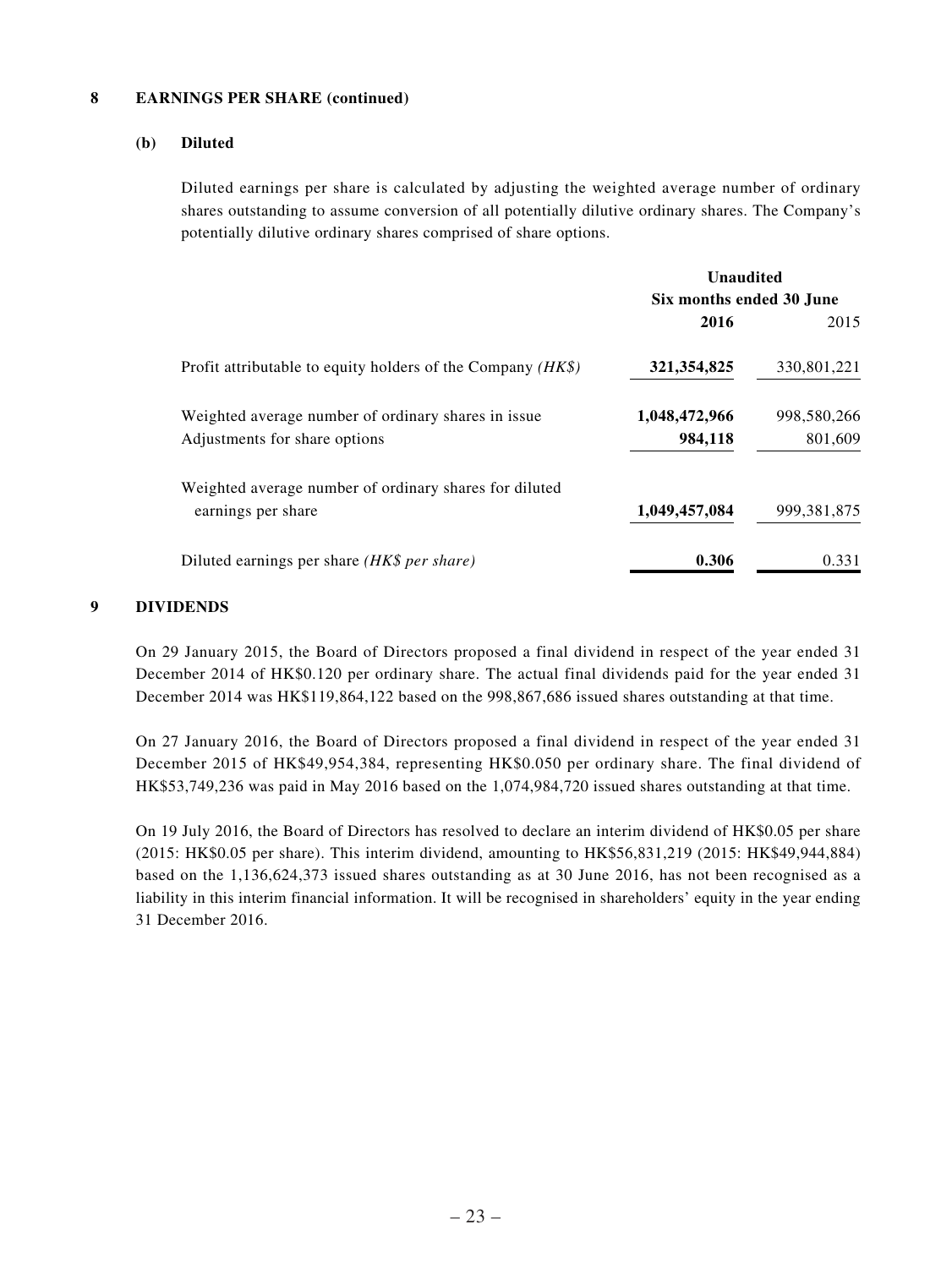## **10 PROPERTY, PLANT AND EQUIPMENT, LEASEHOLD LAND AND LAND USE RIGHTS AND INTANGIBLE ASSETS**

|                                              | Property,<br>plant and<br>equipment<br>HK\$ | <b>Unaudited</b><br>Leasehold<br>land and land<br>use rights<br>HK\$ | Intangible<br>assets<br>HK\$ |
|----------------------------------------------|---------------------------------------------|----------------------------------------------------------------------|------------------------------|
|                                              |                                             |                                                                      |                              |
| Six months ended 30 June 2015                |                                             |                                                                      |                              |
| Opening net book amount as at 1 January 2015 | 5,901,730,851                               | 297, 758, 758                                                        | 1,400,041,901                |
| Additions                                    | 466,170,250                                 | 25,769,766                                                           | 9,105,203                    |
| Disposals                                    | (1,234,406)                                 |                                                                      |                              |
| Depreciation and amortisation (Note 5)       | (213, 567, 881)                             | (3,468,093)                                                          | (16,948,650)                 |
| Impairment (Note 5)                          | (5,409,178)                                 |                                                                      |                              |
| Exchange differences                         | 2,593,746                                   | 167,005                                                              | 513,709                      |
| Closing net book amount as at 30 June 2015   | 6,150,283,382                               | 320, 227, 436                                                        | 1,392,712,163                |
| Six months ended 30 June 2016                |                                             |                                                                      |                              |
| Opening net book amount as at 1 January 2016 | 6,261,216,698                               | 387,818,653                                                          | 1,306,968,419                |
| Acquisition of subsidiaries (Note 14)        | 743,301,199                                 |                                                                      | 1,705,833,995                |
| Additions                                    | 559,682,545                                 | 77,862,227                                                           | 11,729,877                   |
| Disposals                                    | (4,028,433)                                 |                                                                      |                              |
| Depreciation and amortisation (Note 5)       | (277, 251, 521)                             | (4,848,203)                                                          | (33, 912, 245)               |
| Exchange differences                         | (135, 334, 377)                             | (8,778,891)                                                          | (62, 343, 090)               |
| Closing net book amount as at 30 June 2016   | 7,147,586,111                               | 452,053,786                                                          | 2,928,276,956                |

During the period, the Group has capitalized borrowing costs amounting to HK\$5,590,098 (for the six months ended 30 June 2015: HK\$5,197,340) on qualifying assets. Borrowing costs were capitalized at the weighted average rate of its general borrowings of 2.84% (for the six months ended 30 June 2015: 2.72%) per annum.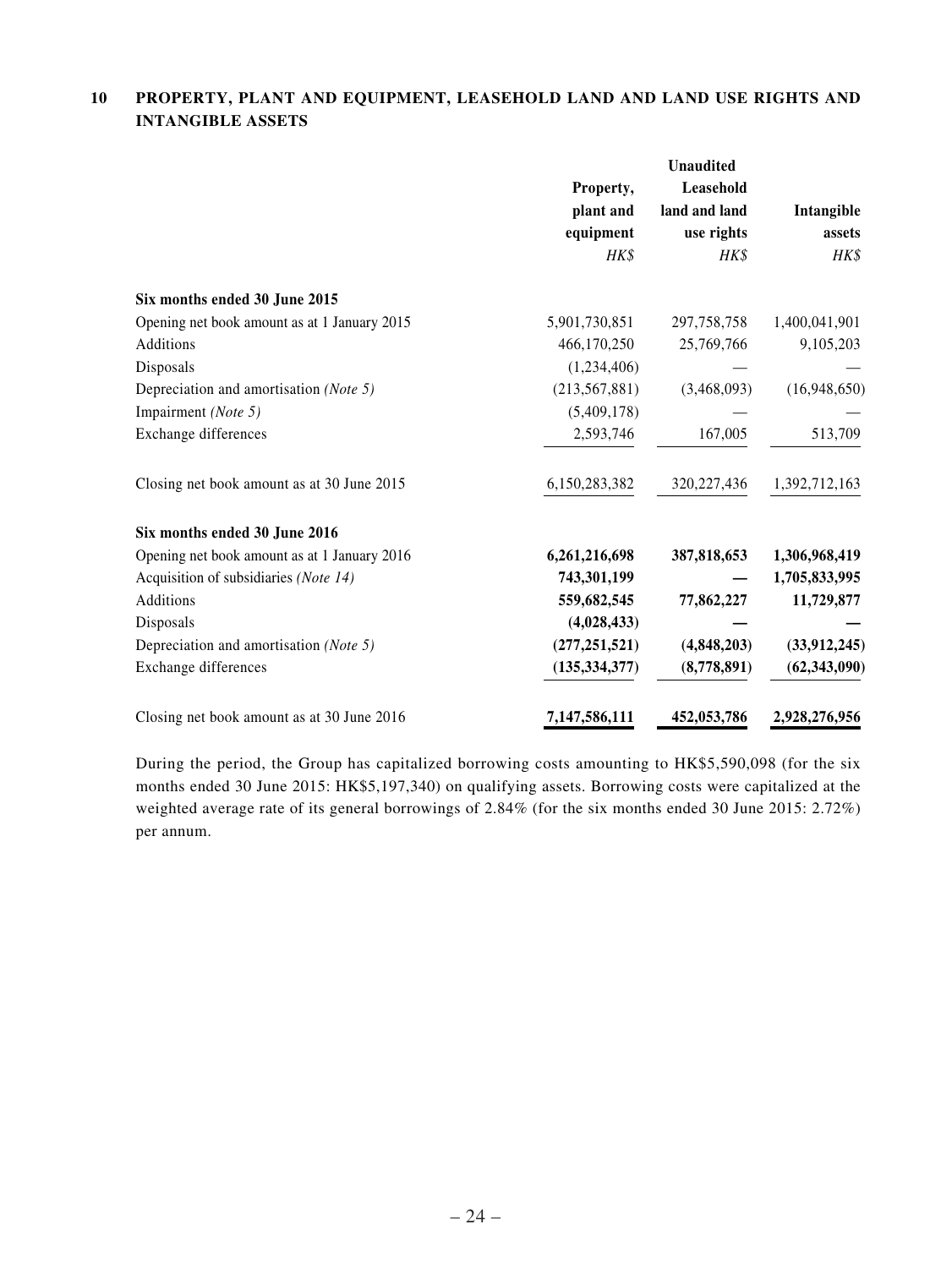## **11 TRADE RECEIVABLES, OTHER RECEIVABLES AND PREPAYMENTS**

|                                                     | As at            |               |
|-----------------------------------------------------|------------------|---------------|
|                                                     | 30 June          | 31 December   |
|                                                     | 2016             | 2015          |
|                                                     | <b>Unaudited</b> | Audited       |
|                                                     | HK\$             | HK\$          |
| Trade receivables                                   | 1,598,673,487    | 1,104,926,703 |
| Other receivables ( <i>Note</i> $(a)$ )             | 282,811,423      | 328,022,567   |
| Notes receivable                                    | 5,026,167        | 7,399,603     |
| Prepayments                                         | 44,520,753       | 34,563,633    |
| Less: Provision for impairment of trade receivables | (19,903,094)     | (11,590,775)  |
|                                                     | 1,911,128,736    | 1,463,321,731 |

(a) Other receivables mainly comprised creditable input value added tax.

Customers who are given credit are generally granted with credit terms ranging from 60 to 90 days.

Ageing analysis of trade receivables of the Group based on invoice date as at 30 June 2016 and 31 December 2015 is as below:

|                       | As at            |               |
|-----------------------|------------------|---------------|
|                       | 30 June          | 31 December   |
|                       | 2016             | 2015          |
|                       | <b>Unaudited</b> | Audited       |
|                       | <b>HK\$</b>      | HK\$          |
| Within 3 months       | 1,489,796,903    | 1,038,377,768 |
| 4 months to 6 months  | 74,702,053       | 47,821,077    |
| 7 months to 12 months | 24,373,027       | 14,258,476    |
| Over 1 year           | 9,801,504        | 4,469,382     |
|                       | 1,598,673,487    | 1,104,926,703 |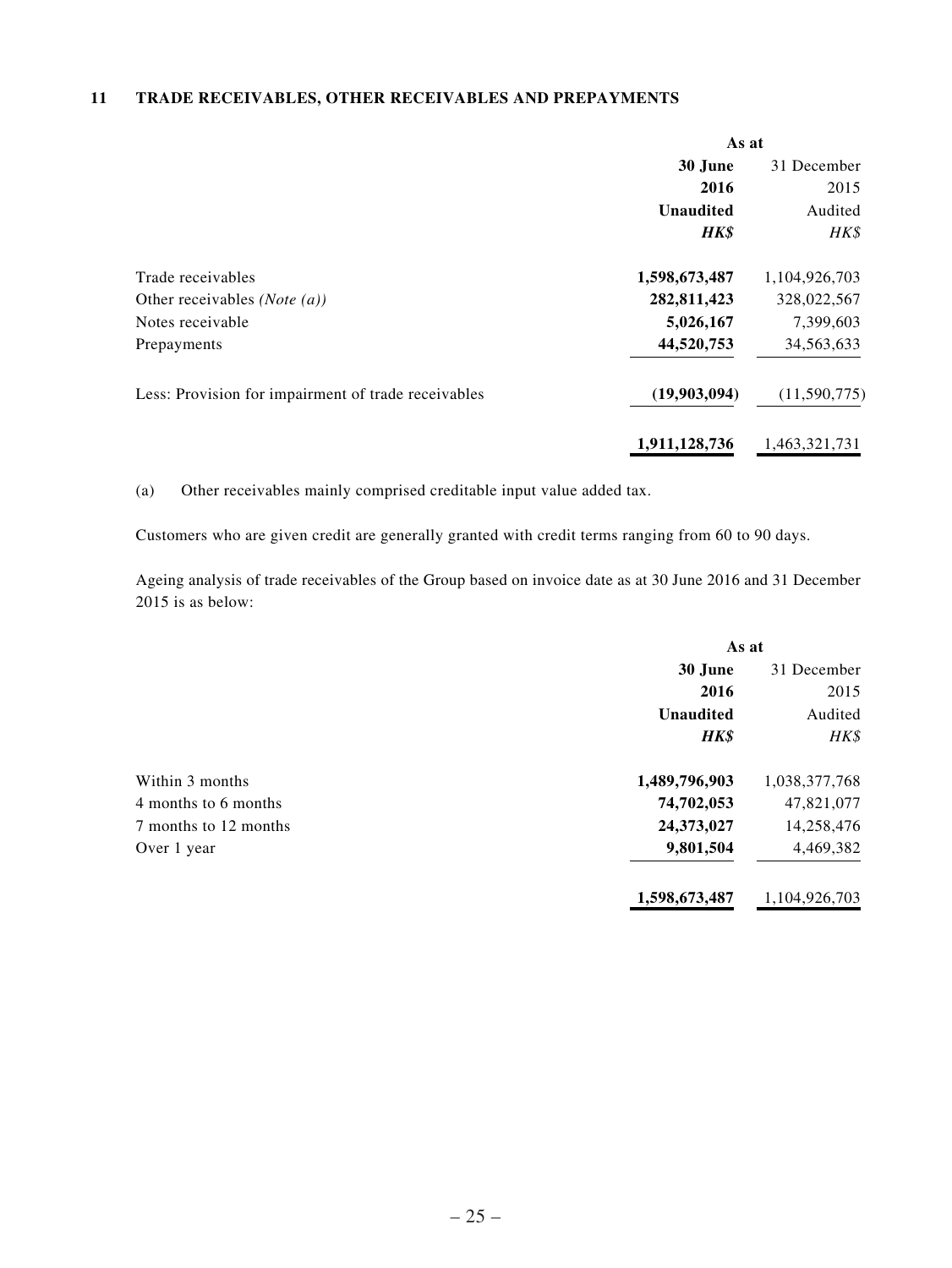### **12 BORROWINGS**

|                                                               | As at            |               |
|---------------------------------------------------------------|------------------|---------------|
|                                                               | 30 June          | 31 December   |
|                                                               | 2016             | 2015          |
|                                                               | <b>Unaudited</b> | Audited       |
|                                                               | <b>HK\$</b>      | HK\$          |
| Non-current                                                   |                  |               |
| Unsecured bank borrowings                                     | 2,405,125,504    | 2,177,485,991 |
| Loans from a related party $(i)$                              | 1,791,117,197    | 1,308,080,688 |
| Total non-current borrowings                                  | 4,196,242,701    | 3,485,566,679 |
| <b>Current</b>                                                |                  |               |
| Portion of loans from banks due for repayment within one year |                  |               |
| — Unsecured                                                   | 1,464,183,029    | 1,241,036,100 |
| Other borrowings due for repayment within one year            |                  |               |
| - Unsecured                                                   | 5,850,006        | 11,936,023    |
| Total current borrowings                                      | 1,470,033,035    | 1,252,972,123 |
| <b>Total borrowings</b>                                       | 5,666,275,736    | 4,738,538,802 |

*(i)* The loan balance as at 30 June 2016 represents long term unsecured loans with principal of RMB300,000,000 and HK\$1,440,116,846 (approximately HK\$1,791,117,197) respectively. The weighted average interest rate is 2.76% per annum.

Movements in borrowings are analysed as follows:

|                                       | <b>Unaudited</b><br>HK\$ |
|---------------------------------------|--------------------------|
| Six months ended 30 June 2015         |                          |
| Opening amount as at 1 January 2015   | 4,464,804,644            |
| New borrowings                        | 3,390,369,391            |
| Repayments of borrowings              | (3,328,253,369)          |
| Exchange differences, net             | 759,752                  |
| Closing amount as at 30 June 2015     | 4,527,680,418            |
| Six months ended 30 June 2016         |                          |
| Opening amount as at 1 January 2016   | 4,738,538,802            |
| Acquisition of subsidiaries (Note 14) | 203,120,745              |
| New borrowings                        | 4,598,325,108            |
| Repayments of borrowings              | (3,821,922,403)          |
| Exchange differences, net             | (51,786,516)             |
| Closing amount as at 30 June 2016     | 5,666,275,736            |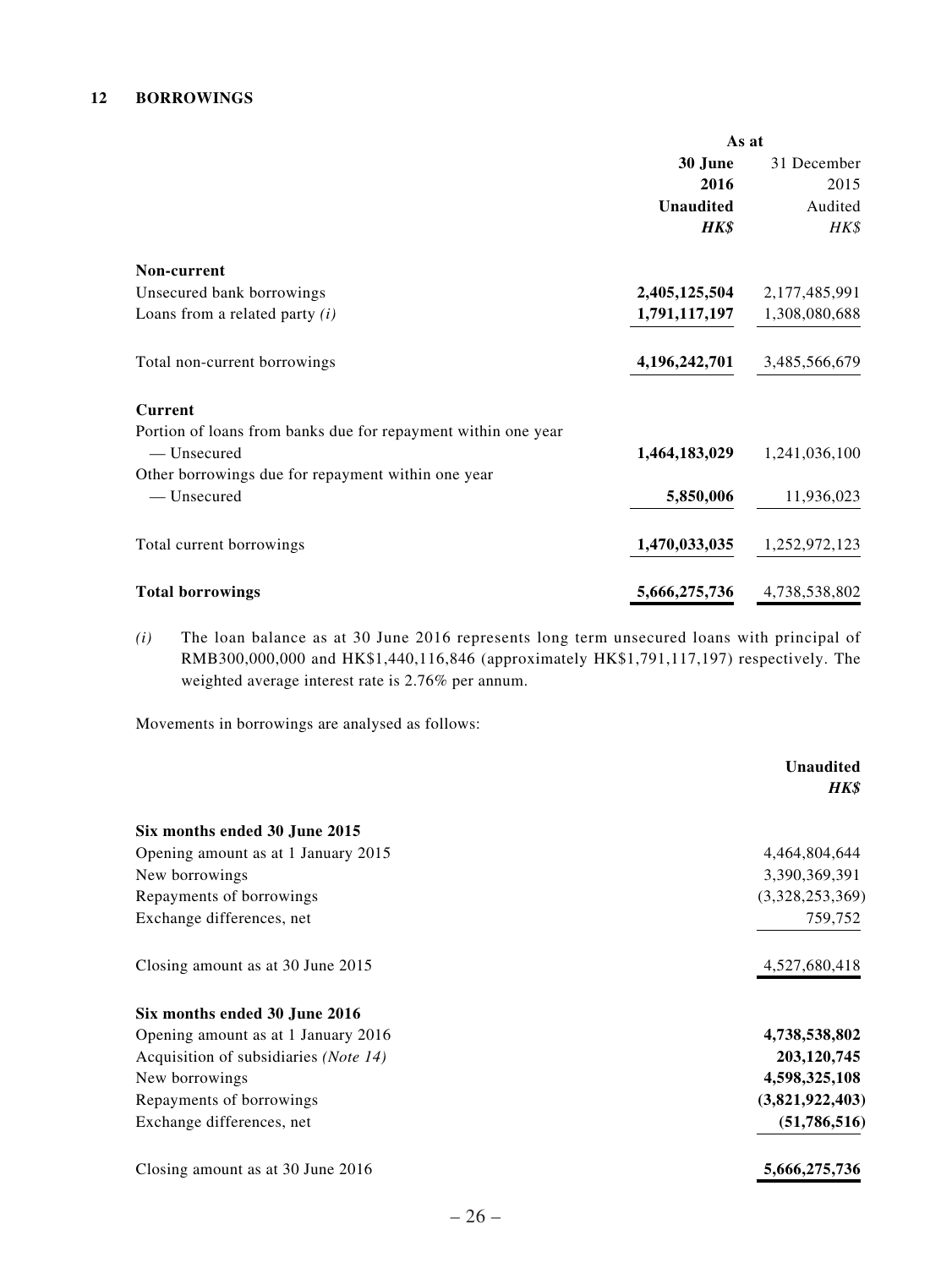#### **13 TRADE PAYABLES, OTHER PAYABLES AND ACCRUED EXPENSES**

|                  | As at            |               |
|------------------|------------------|---------------|
|                  | 30 June          | 31 December   |
|                  | 2016             | 2015          |
|                  | <b>Unaudited</b> | Audited       |
|                  | <b>HK\$</b>      | HK\$          |
| Trade payables   | 1,302,617,476    | 1,346,392,715 |
| Notes payable    | 22,599,747       | 97,893,888    |
| Other payables   | 537,865,941      | 579,391,397   |
| Accrued expenses | 672,955,202      | 492,616,366   |
|                  | 2,536,038,366    | 2,516,294,366 |

The credit period granted by the creditors generally ranged from 30 to 90 days. Ageing analysis of trade payables and notes payable as at 30 June 2016 and 31 December 2015 is as follows:

|                       | As at            |               |
|-----------------------|------------------|---------------|
|                       | 30 June          | 31 December   |
|                       | 2016             | 2015          |
|                       | <b>Unaudited</b> | Audited       |
|                       | <b>HK\$</b>      | HK\$          |
| Within 3 months       | 1,295,119,468    | 1,419,247,007 |
| 4 months to 6 months  | 26,746,552       | 18,695,795    |
| 7 months to 12 months | 1,430,270        | 921,616       |
| Over 1 year           | 1,920,933        | 5,422,185     |
|                       | 1,325,217,223    | 1,444,286,603 |

### **14 BUSINESS COMBINATION**

On 1 April 2016, the Group acquired 100% of the share capital of SCA Asia business at a consideration of HK\$2,560,044,476. The subsidiaries are as follows:

| <b>Subsidiaries acquired</b>        | Acquired interests % |
|-------------------------------------|----------------------|
| SCA Malaysia                        | $100\%$              |
| <b>SCA Korea</b>                    | $100\%$              |
| <b>SCA Taiwan</b>                   | 100%                 |
| PT SCA Hygiene Indonesia            | 100%                 |
| SCA Hygiene Singapore Pte Ltd.      | $100\%$              |
| SCA Hygiene Marketing (M) Sdn. Bhd. | 100%                 |
| SCA Hygiene (Thailand) Ltd.         | $100\%$              |

As a result of the acquisition, the Group is expected to increase its presence in Asian personal care markets, and to reduce costs through economies of scale. The goodwill of HK\$838,880,858 arising from the acquisition is attributable to the acquired customer base, economies of scale and synergy expected from combining the operations of the Group and these subsidiaries acquired.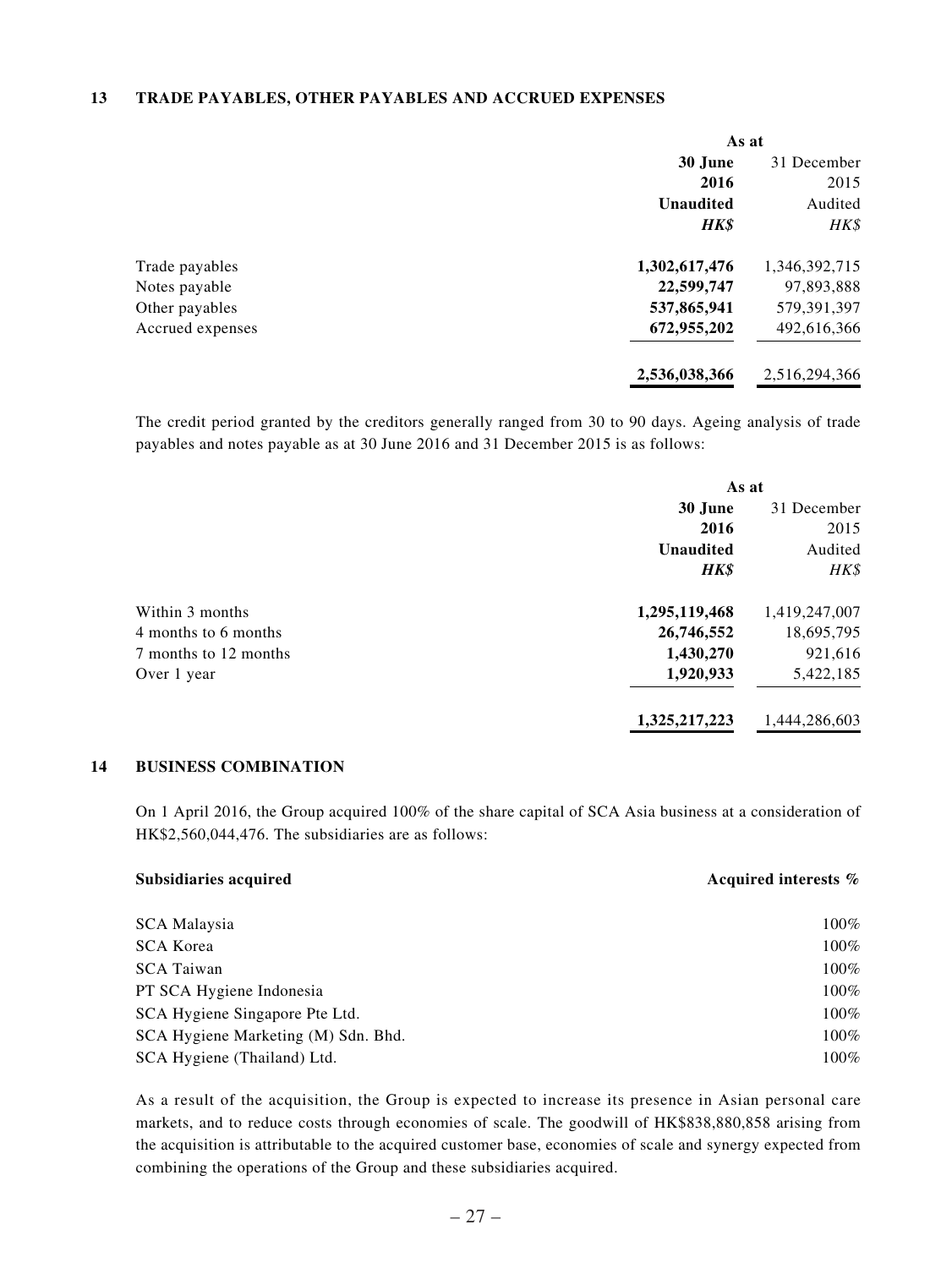### **14 BUSINESS COMBINATION (continued)**

The following table summarises the consideration paid for SCA Asia business, the fair value of assets acquired and liabilities assumed at the acquisition date.

| Consideration as at 1 April 2016:                      |                 |
|--------------------------------------------------------|-----------------|
| - Cash by the way of shareholder loan                  | 1,140,116,846   |
| - Allotment of shares                                  | 979,071,739     |
| - Convertible note                                     | 426,607,492     |
| $-$ Cash                                               | 14,248,399      |
| <b>Total consideration</b>                             | 2,560,044,476   |
| Recognised amounts of identifiable assets acquired and |                 |
| liabilities assumed                                    |                 |
| Cash and cash equivalents                              | 317,264,006     |
| Property, plant and equipment (Note 10)                | 743,301,199     |
| Existing goodwill within SCA Malaysia Group (Note 10)  | 1,873,436       |
| Intangible assets (Note 10)                            | 865,079,701     |
| Inventories                                            | 252,778,299     |
| Trade and other receivables                            | 440,433,939     |
| Deferred tax assets                                    | 20, 103, 747    |
| Trade and other payables                               | (563, 772, 711) |
| Post-employment benefits                               | (36, 468, 537)  |
| Borrowings (Note 12)                                   | (203, 120, 745) |
| Deferred tax liabilities                               | (116, 308, 716) |
| Total identifiable net assets                          | 1,721,163,618   |
| Goodwill (Note 10)                                     | 838,880,858     |
|                                                        | 2,560,044,476   |
| Acquisition-related costs (included in administrative  |                 |
| expenses in the interim condensed consolidated         |                 |
| income statement for the period ended 30 June 2016)    | 3,025,820       |

The revenue included in the consolidated income statement since 1 April 2016 contributed by SCA Asia business was HK\$567,625,993. SCA Asia business also contributed net profit of HK\$16,396,527 over the same period.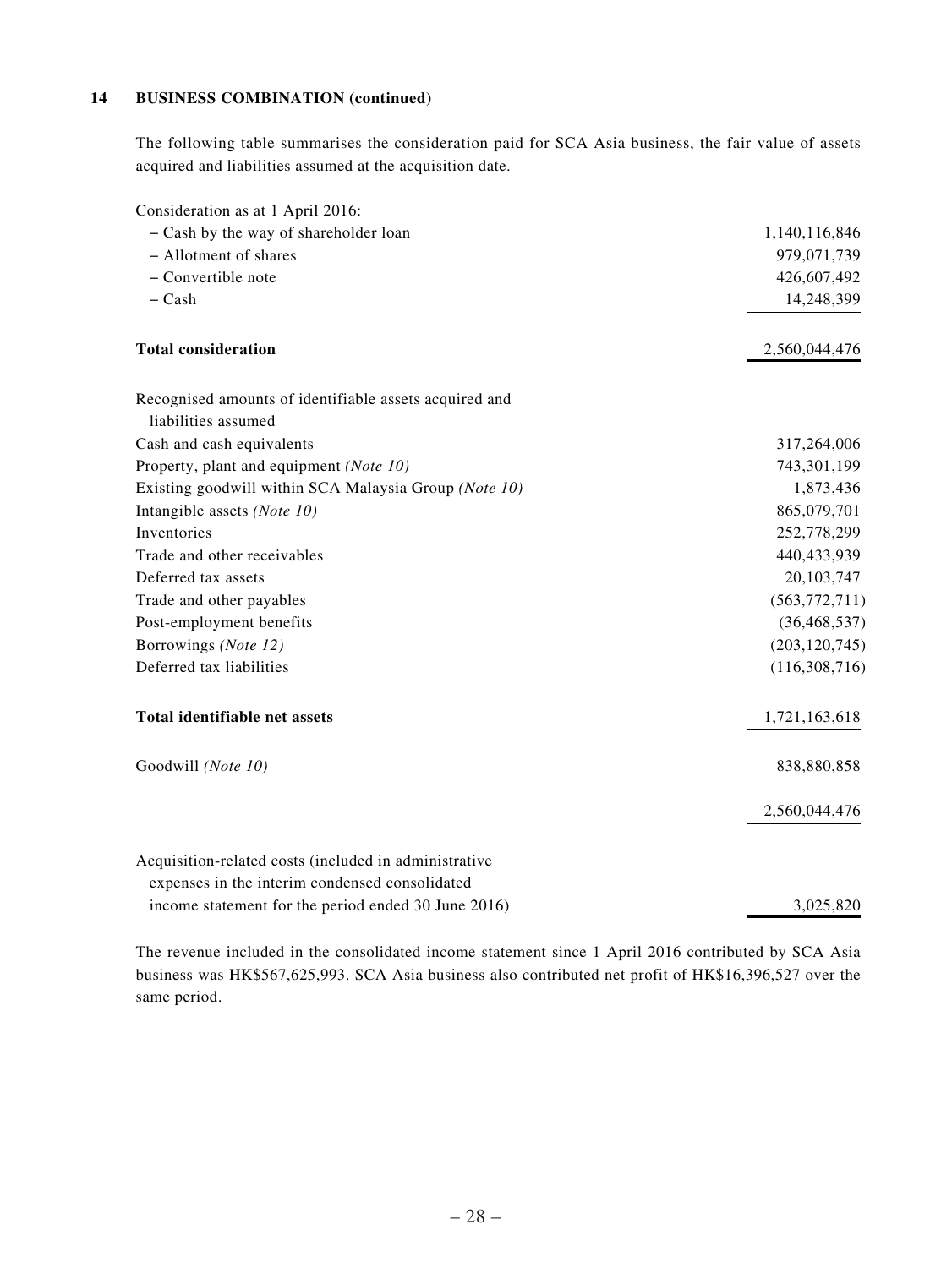# **Internal Control and Human Resources Management**

Vinda's internal control unit formulates, reviews and regularly updates the internal control system, code of conduct and guidelines in reference to national and local laws and regulations, the Rules Governing the Listing of Securities on The Stock Exchange of Hong Kong Limited (the "Stock Exchange"), and the guidelines issued by the Securities and Futures Commission and other rules and regulations, so as to govern various aspects of its operation to combat potential malpractices including fraud, corruption, breach of confidentiality and insider trading. The internal control unit is also responsible for combating frauds and formulating the procedures for reporting malpractices. Its specific duties include receiving reports on malpractices, investigating, reporting the cases to the senior management and advising on how to handle the cases.

Vinda takes great pride in its people-oriented culture. In line with the principle of fairness and openness in recruitment, Vinda strives to offer equal opportunities for all qualified candidates regardless of age, nationality, race, religion, sexual orientation, gender, marital status, pregnancy, disability and political stance. At the same time, Vinda practises an equitable mechanism for giving remuneration and incentive according to the law and provides training courses to facilitate career development of employees as it aims to foster harmonious employment relations. As at 30 June 2016, the Group had a total of 10,664 employees.

# **Foreign Exchange and Fair Value Interest Rate Risk**

The majority of the Group's assets and sales business are located in the PRC, Hong Kong, Malaysia, Taiwan and Korea. Our significant transactions are denominated and settled in RMB, HK\$, Malaysia Ringgit, New Taiwan dollar and Korean Won while most of the key raw materials are imported from overseas and denominated and paid in US dollar ("US\$"). The Group also borrows most of the long term loans and the short term loans denominated in RMB, HK\$ or US\$.

# **Liquidity, Financial Resources and Loans**

The Group's financial position remained healthy. As at 30 June 2016, the Group's bank and cash balances amounted to HK\$631,769,851 (31 December 2015: HK\$393,247,986), and short-term and long-term loans amounted to HK\$5,666,275,736 (31 December 2015: HK\$4,738,538,802), including the loans from a related party amounting to HK\$1,791,117,197 (31 December 2015: HK\$1,308,080,688). 74.1% of the borrowings are medium- to long-term (31 December 2015: 73.6%). The annual interest rates of loans ranged from 0.80% to 9.63%.

As at 30 June 2016, the net gearing ratio, which was calculated on the basis of the amount of total borrowings less cash and cash equivalents and restricted bank deposits as a percentage of the total shareholders' equity, was 73.7% (31 December 2015: 87.8%).

As at 30 June 2016, unutilized credit facilities amounted to approximately HK\$5.67 billion (31 December 2015: HK\$7.80 billion).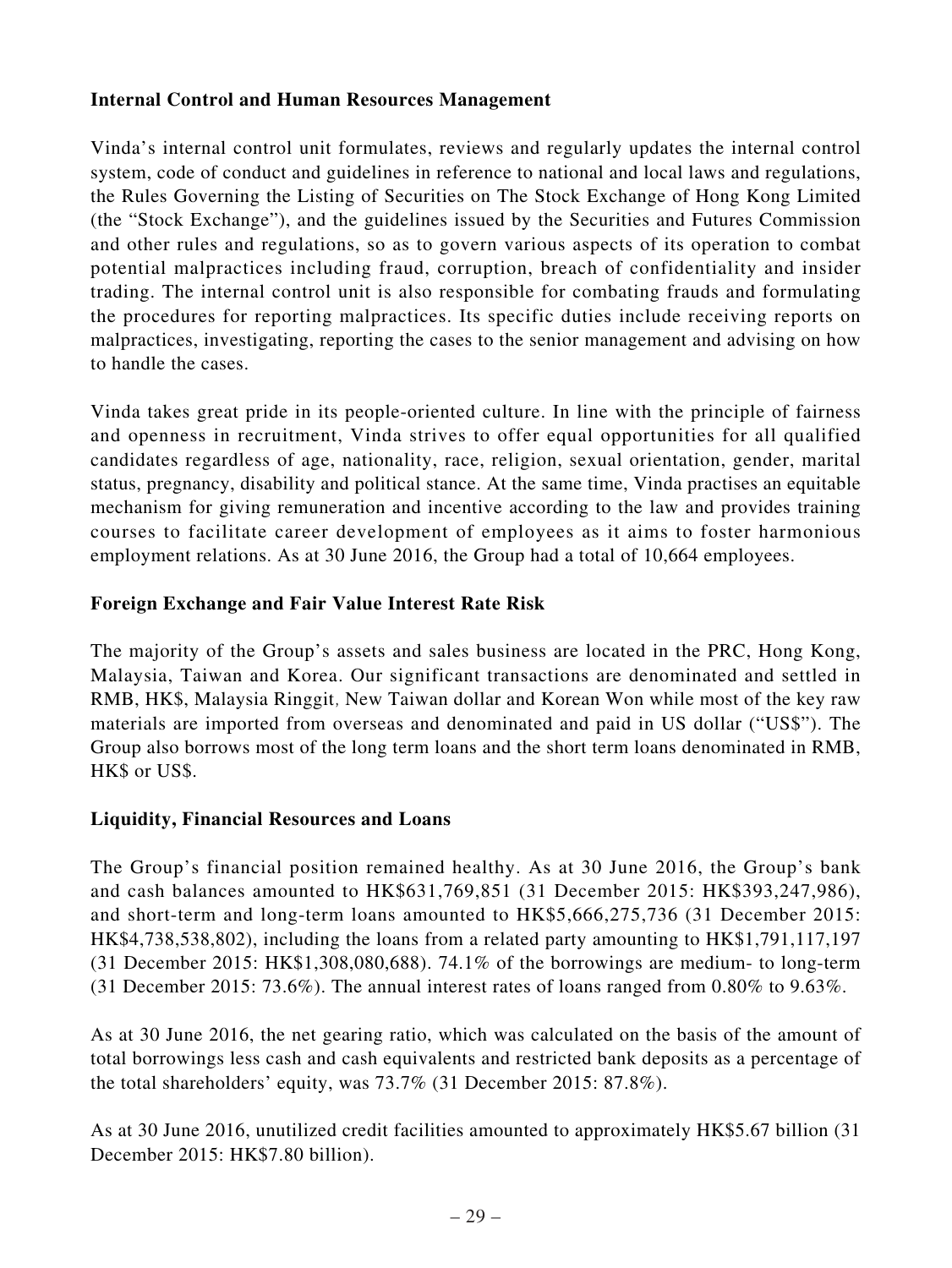# **Charges on Group Assets**

As at 30 June 2016, the Group did not have any charges on assets (31 December 2015: nil).

# **Contingent Liabilities**

As at 30 June 2016, the Group had no material contingent liabilities (31 December 2015: nil).

# **Interim Dividend**

The Board has resolved to declare an interim dividend of HK\$0.05 per share for the period ended 30 June 2016 (2015: HK\$0.05 per share) totaling approximately HK\$56,831,219, based on the 1,136,624,373 issued shares outstanding as at 30 June 2016. The interim dividend will be paid on or about 7 September 2016 to shareholders whose names appear on the register of members of the Company on 24 August 2016.

# **Closure of Register of Members**

The register of members of the Company will be closed from 22 August 2016 to 24 August 2016, both days inclusive, during which period no transfer of shares will be registered. In order to establish entitlement to the interim dividend, all transfers accompanied by the relevant share certificates must be lodged with the Company's branch share registrar in Hong Kong, Computershare Hong Kong Investor Services Limited, at Shops 1712-1716, 17th Floor, Hopewell Centre, 183 Queen's Road East, Wanchai, Hong Kong, not later than 4:30 pm on 19 August 2016 for registration of transfer.

# **Purchase, Sale or Redemption of the Securities**

During the six months ended 30 June 2016, neither the Company nor any of its subsidiaries purchased, sold or redeemed any of the Company's listed securities.

# **Corporate Governance**

The Company is committed to maintaining a high standard of corporate governance practices by emphasizing a quality Board of Directors, sound internal control, transparency and accountability to all the shareholders of the Company. For the six months ended 30 June 2016, the Company has complied with all the code provisions set out in the Corporate Governance Code, as set out in Appendix 14 of the Rules Governing the Listing of Securities on the Stock Exchange (the "Listing Rules").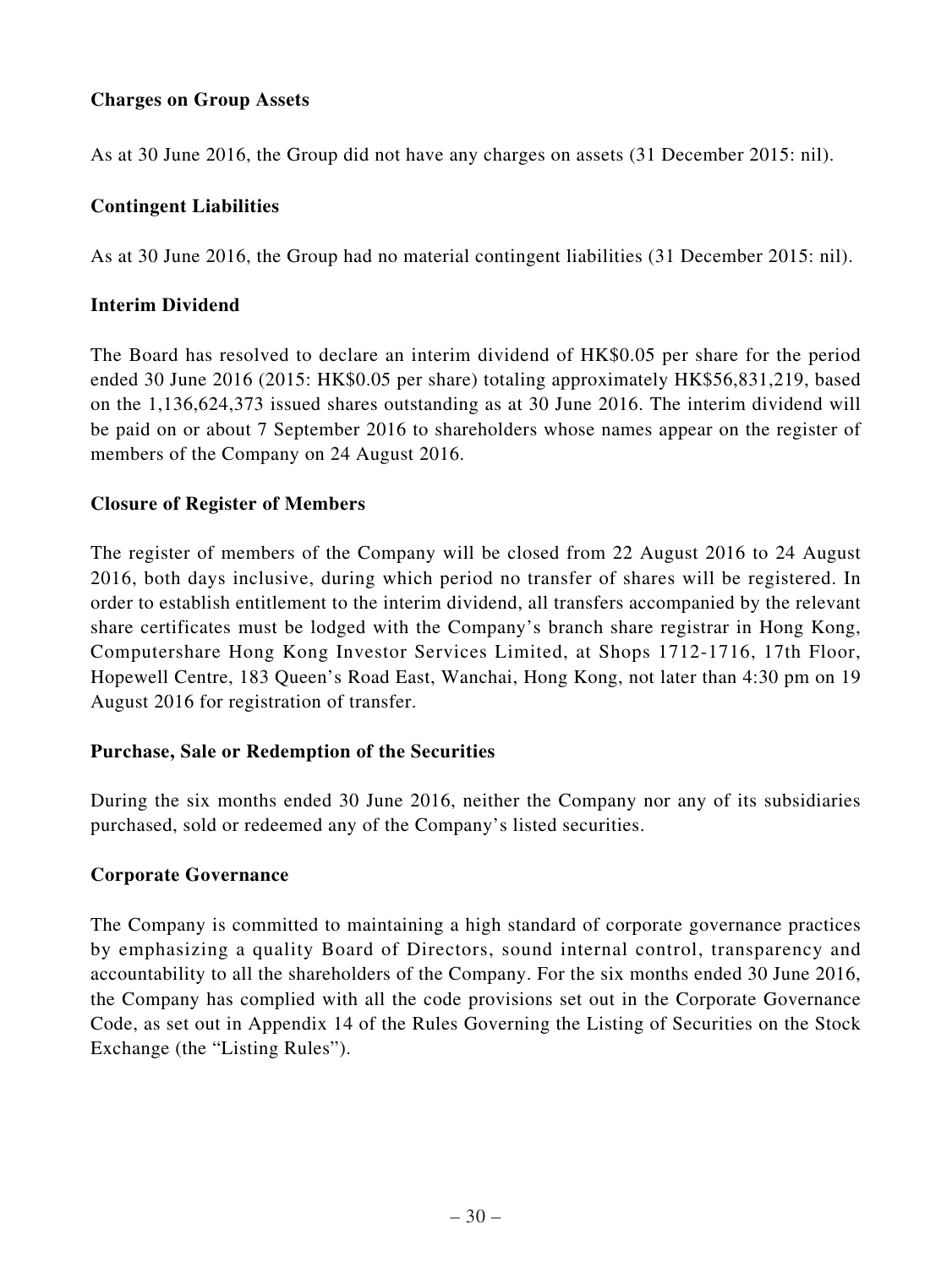# **Directors' Securities Transactions**

The Company has adopted a code for securities transactions by directors of the Company (the "Code of Conduct") on terms no less exacting than the required standard of the Model Code for Securities Transactions by Directors of Listed Issuer as set out in Appendix 10 of the Listing Rules (the "Model Code"). Having made specific enquiry with all the directors of the Company (the "Directors" or individually the "Director"), all of them confirmed that they have complied with the required standard set out in the Model Code and the Code of Conduct regarding securities transactions by the Directors during the six months ended 30 June 2016.

# **Audit Committee**

The Company's audit committee has four members comprising three Independent Non-Executive Directors, namely, Mr. KAM Robert, Mr. WONG Kwai Huen, Albert and Mr. TSUI King Fai and a Non-Executive Director, Mr. Ulf Olof Lennart SODERSTROM. The chairman of the audit committee is Mr. KAM Robert. The audit committee is accountable to the Board and the principal duties of the audit committee include the review and supervision of the financial reporting process. It also reviews the effectiveness of internal audit, internal controls and risk evaluation, including the interim results and interim report for the six months ended 30 June 2016.

# **Remuneration Committee**

The Company's remuneration committee has five members comprising three Independent Non-Executive Directors, namely Mr. TSUI King Fai, Mr. KAM Robert and Mr. CHIA Yen On and two Executive Directors, namely Mr. Johann Christoph MICHALSKI and Ms. LI Jielin. The chairman of the remuneration committee is Mr. TSUI King Fai. The remuneration committee is responsible for formulating and making recommendation to the Board on the Group's remuneration policy, the determination of specific remuneration packages of all Executive Directors and senior management and making recommendations to the Board the remuneration of Non-Executive Directors. It takes into consideration factors such as salaries paid by comparable companies, time commitment and responsibilities of Directors and senior management, employment conditions elsewhere in the Group and desirability of performancebase remuneration.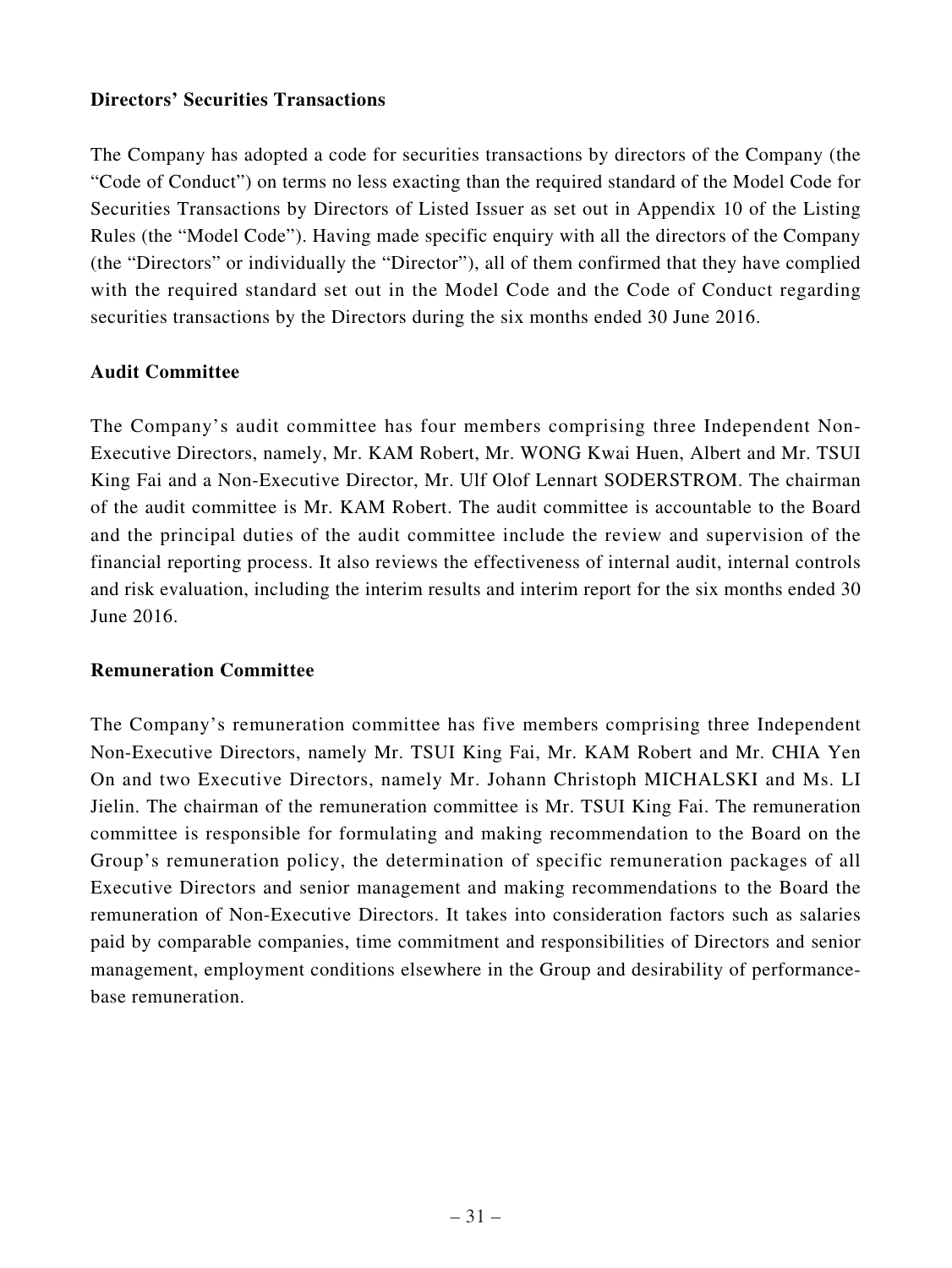# **Nomination Committee**

The Company's nomination committee has five members comprising three Independent Non-Executive Directors, namely, Mr. KAM Robert, Mr. WONG Kwai Huen, Albert and Mr. CHIA Yen On, an Executive Director, Mr. LI Chao Wang and a Non-Executive Director, Mr. Jan Christer JOHANSSON. The chairman of the nomination committee is Mr. LI Chao Wang. The principal duty of the nomination committee is to consider and recommend to the Board suitably qualified persons to become Directors and is responsible for reviewing the structure, size and composition of the Board on a regular basis.

# **Risk Management Committee**

The Company's risk management committee has five members comprising two Executive Directors, Mr. Johann Christoph MICHALSKI and Ms. YU Yi Fang; two Non-Executive Directors, namely, Mr. Jan Christer JOHANSSON and Mr. Ulf Olof Lennart SODERSTROM; and an Independent Non-Executive Director, Mr. TSUI King Fai. The chairman of the risk management committee is Mr. Jan Christer JOHANSSON. The principal duty of the risk management committee is to assist the Board in deciding the Group's risk level and risk appetite, and considering the Company's risk management strategies and gives directions where appropriate.

# **Executive Committee**

The Company's executive committee comprises five members and is chaired by Mr. LI Chao Wang, an Executive Director. The other members are Executive Directors, namely Ms. YU Yi Fang, Mr. Johann Christoph MICHALSKI, Mr. DONG Yi Ping and Ms. LI Jielin. The duties of the executive committee is to review the Company's annual budgets, CAPEX budget, material business plans, proposals for restructuring and major asset disposal, annual salary adjustment plans and remuneration incentive scheme.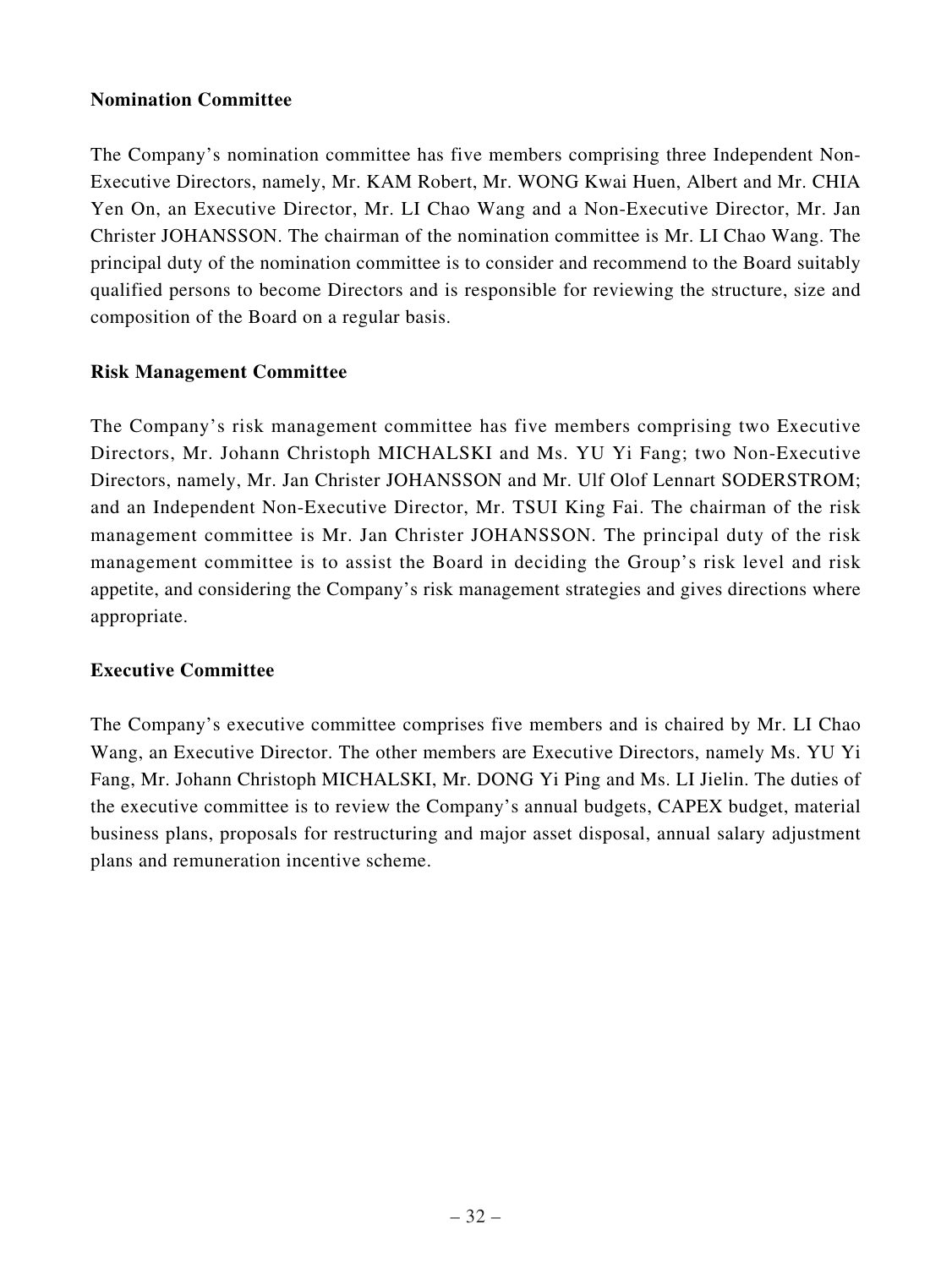# **Strategic Development Committee**

The Company's strategic development committee comprises five members and is chaired by Mr. Jan Christer JOHANSSON, a Non-Executive Director. The other members are three Executive Directors, namely Mr. DONG Yi Ping, Mr. Johann Christoph MICHALSKI, and Ms. LI Jielin and an Independent Non-Executive Director, Mr. CHIA Yen On (appointed on 18 April 2016). The duties of the strategic development committee is to review and advise the mid to long term strategic positioning, development plans and investment decisions of the Company and make recommendations to the Board, to monitor and review the implementations of strategic plans, to advise on major investment projects, merger and acquisitions, brand strategies or any other material matters which will affect the Company's long term development.

# **Publication of Results Announcement and Interim Report**

This announcement is published on the websites of the Company (www.vinda.com) and the Stock Exchange (www.hkexnews.hk). The 2016 interim report of the Company will be dispatched to the shareholders of the Company and available on the same websites in due course.

# **Acknowledgement**

On behalf of the Board, I extend my gratitude to all our staff for their hard work and dedication.

By Order of the Board **Vinda International Holdings Limited LI Chao Wang** *Chairman*

Hong Kong, 19 July 2016